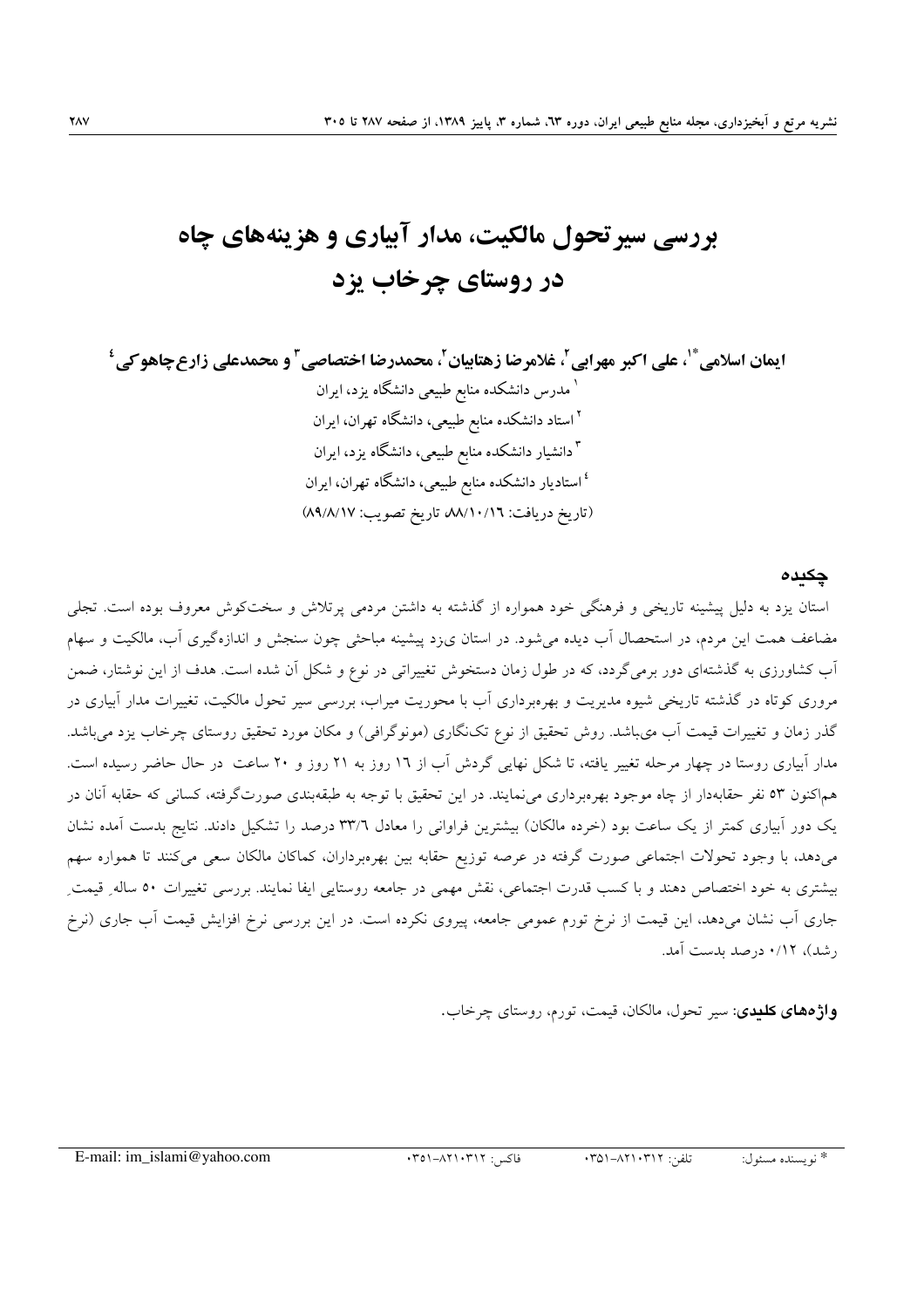فروش آب، اجزاء این مدیریت بشمار میآیند که عموما در راس امور با میراب، رهبری می شده است و نقشی پایه در نظارت و نظام مندی این امور ایفا می نموده است. همچنین ساز و کارهای معاملههای آب و انتقال حقوق آب، تعیین قیمت آب برپایه واحد اندازه گیری رایج برروان ضوابطی بوده که میراب تعیین و اجرا مینموده است. به طور مثال در قنات ها، برای اداره و تنظیم نوبت آب که پایه هر نوع آبیاری است مقررات دقیقی وضع میشده است. نظام نوبت آب را، به پیروی از عوامل جغرافیایی، زمین و ارزش مادی آن و به تناسب نیاز گیاهان به آب تعیین مینمودهاند و برای هر موردی ضابطه و قاعده مشخصی با نظارت و سرپرستی میراب اجرا می شده است ( ,Labbaf Khaniki 2007). میراب، مسئول تنظیم گردش و تقسیم عادلانه آب بین کشاورزان بوده و با رأی اکثریت سهامداران چاه یا قنات انتخاب میشده است. برای این منظور پنج یا شش نفر از معتمدین محل که درضمن دارای بیشترین سهم آب نیز بودهاند، شخص معتمد و امینی را بنابه موازین معین انتخاب و طومار یا کاغذ میرابی را به نام او نوشته و به امضاء دیگر سهامداران می رساندهاند. این طومار دستکم باید به امضاء بیش از نصف مالکان می رسیده است. در کاغذ میرابی میزان حقوق، شمار دستیاران و میزان گردش آب را قید می کردهاند. برای جبران زحمات میراب یک یا چند شبانه روز به عنوان حقوق میراب و همکاران او در نظر گرفته می شده است که میراب، این مدت را به مدار گردش آب اضافه مینموده و این افزایش زمان به میل و اراده وی بستگی داشته و او مناسبترین زمان، یعنی هنگامی که گیاه به آب بیشتری نیاز و ارزش آن افزایش می یافته را برای این منظور انتخاب می کرده است. افزایش مدار آبیاری با افزودن یک سهم اضافی بر مدار اصلی یا گردش معمولی آب میباشد و به منظور فروش و تامین هزینههای قنات، امور عامالمنفعه و عزاداری امام حسین (ع) صورت می گیرد. در استان يزد افزايش مدار آبياري، به "ميون" معروف است (Labbaf Khaniki, 2007). در بعضي قناتها حقوق

**TAA** مقدمه

آب گرانبهاترین ثروتی است که در اختیار بشر قرار گرفته است و با توجه به شرایطی که در مناطق خشک و بیابانی حکم فرماست، ارزش این گوهر چندین برابر می شود. استان یزد به دلیل واقع شدن در قسمت مرکزی فلات ایران و حاشیه کویر همواره با کمبود آب روبرو بوده است. در کنار محدودیت منابع آب، این استان مواجه با سختگیریهای طبیعت چون خشکسالی و سرمازدگیهای یی در یی نیز باشد. مردم این دیار با درک شرایط و اهمیتی که آب در بخشهای مختلف زندگی، بویژه در تولید محصولات کشاورزی برای آنان ایفا میکند، توجه و مراقبت ویژهای در حوزه بهرهبرداری از آن داشته و از گذشتههای دور تا به امروز در مدیریت منسجم و دقیق آب و آبیاری زبانزد بودهاند (Pooya, 2001). در مقدمه این نوشتار سعی بر این است تا با مروری کوتاه بر گذشته تاریخی استان یزد با بررسی منابع موجود، خوانندگان نگرش دقیقتری نسبت به وضعیت گذشته و حال این استان در زمینه ساز وکارهای نظام آبیاری و مدیریت آن پیدا نمایند تا از گذر این آشنایی، ورود ما به موضوع تحقیق که بررسی مالکیت آب و تغییرات مدار آبیاری و در نتیجه توزیع آن بین گروههای مختلف (اقشار بهرەبردار) است صورت پذیرد. این نوشتار برگرفته از تحقیق پایان نامهای است که نگارنده به بررسی عوامل موثر بر قیمت آب کشاورزی در مناطق بیابانی پرداخته است. هدفهای این نوشتار عبارتاند از: ۱- بررسی سیر تحول مالکیت و سهم بری آب، بررسی ساختار اجتماعی برای سازماندهی آب، توزیع و تقسیم حقابهها، و همچنین مدار آبیاری چاه از آغاز حفر و تاکنون. ۲- بررسی درآمد و هزینههای سالانه، محاسبه قیمت هر متر مکعب آب در کشاورزی و سیر تحول تغییرات قیمت آب از بهرهداری تاکنون. ۳- خرید و فروش ساعتی و ملکی آب در منطقه چرخاب یزد. ۴- جایگاه و نقش میراب که در مقدمه با بررسی منابع موجود به آن پرداخته میشود. محل تحقیق روستای چرخاب یزد است که به معرفی دقیقتر آن در عنوان بعدی پرداخته می شود. مالکیت آب، سنجش و اندازهگیری آب، تقسیم و توزیع حقابه، اجاره، خرید و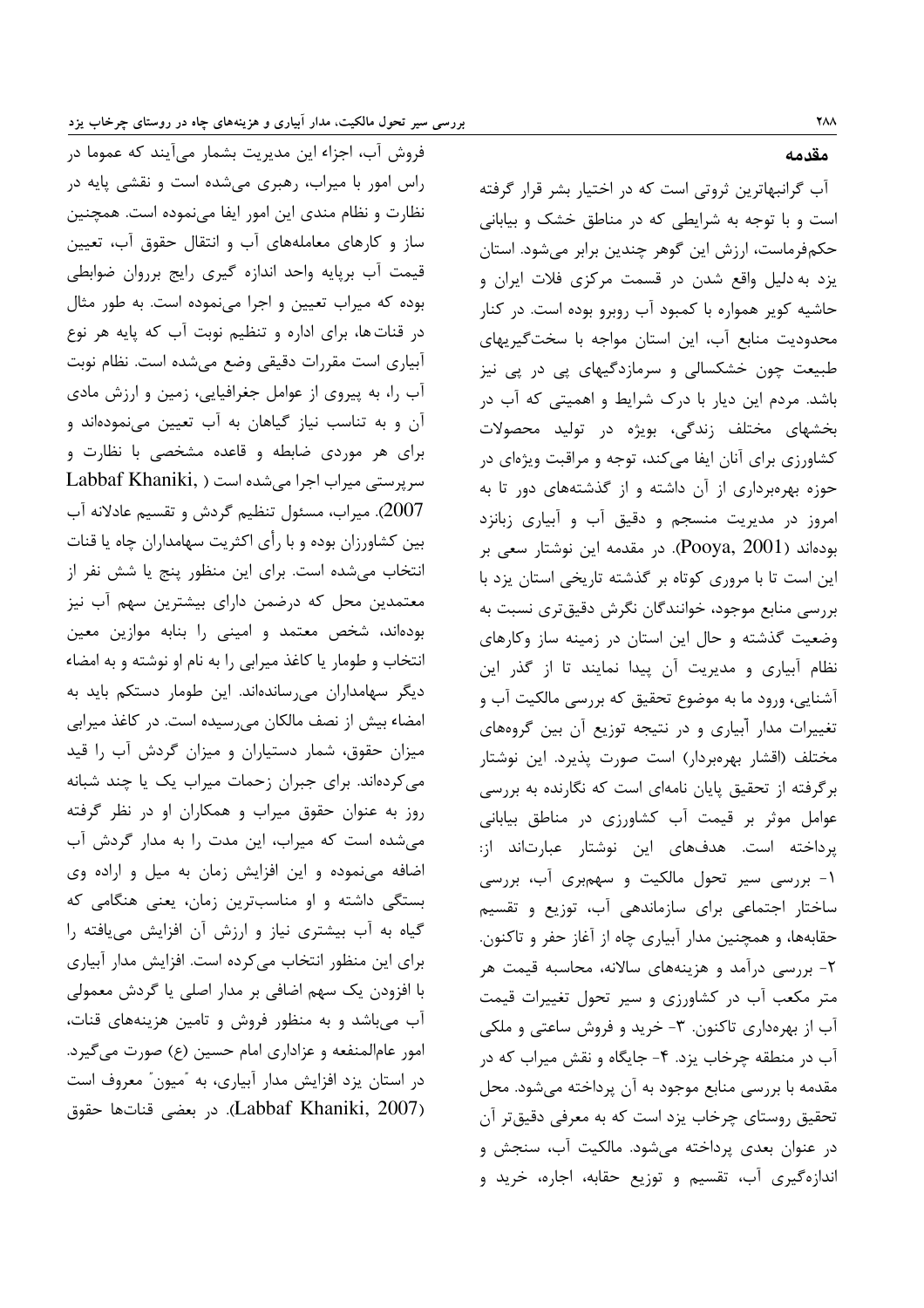جغرافی دان آمریکایی به نام مایکل بُناین با استفاده از بررسی های خاکشناسی فائو در یزد و همخوانی آن با طول مدارهای آبیاری منطقه، شمار روزهای گردش آب را در نواحی مختلف یزد تعیین نموده است. به طور مثال وی بیان می کند که در خاکهای رسوبی شور واقع در شمال غربی یزد و در بلوک رستاق، مدارهای آبیاری ١٢ تا ١۶ شبانه,وز می باشد (Bonine, 1982). همان طور که گفته شد، میراب در نظام آبیاری قدیم و حتی امروزه در بسیاری نقاط، نقش محوری در نظام آبیاری بازی میکند. نظم بخشی در یخش سهم آب افراد و رعایت عدالت بین مالکان جزء و کل باعث می شده است که در صورت اجرای دقیق، میراب، محبوبیت ویژهای را در بین اهالی پیدا کند. تقسیم و توزیع آب، رعایت برابری، نگه داشتن دقیق آب در مدت زمان مقرر گردش آب و نظارت بر تغییرات مالکیتی و خرید و فروشها یا معاملههای آبی صورت گرفته و اجرای این توافق های در گردش بعدی آب، گوشهای از وظایف میراب بشمار میآید. نقش میراب در خرید و فروش آب و نظم بخشی در مالکیت ها را میتوان در بعضی از اسناد مربوط Safi Nejad, ) مشاهده نمود، به طور مثال در شکل یک 1983)، نمونهای از یک خطاب یا یته<sup>۳</sup> نشان داده شده است. برای آشنایی با محتوای این سند و خوانایی بیشتر، بهصورت زير تحرير شده است. بنا به بعضى از رسوم، خريدار، خطاب نامه را با يک کله قند يا مبلغي يول به عنوان شیرینی به میراب تحویل میدهد و میراب در دفتر خود آب را به نام مالک جدید به ثبت میرساند.

میراب از محل نفقه<sup>۱</sup> تأمین می,شده است. بطور مثال در دهآباد (یکی از محلات شهرستان میبد در استان یزد) درگذشته برای حقوق میراب از هر طشت آب (هر طشت آب نزدیک به ۱۲ دقیقه بوده است) نیم دقیقه کم می کردهاند، در نتیجه در هر شبانه روز هشت طشت آب برای میراب اضافه میآمده است که به عنوان حقوق میراب در نظر گرفته می شده است، ولی امروزه در بسیاری از قناتها و در محلاتی که چاه عمیق جایگزین قنات شده است، حقوق میراب را نقد میپردازند ( Ganebbollahi, 1983). میراب برای محاسبه آب دفتری داشته است که صورت اسامی سهامداران و میزان سهم آنان و زمان تحویل نوشته می شده است و بر این پایه هرکس به نسبت سهم خود مجاز به استفاده از آب بودهاست، برای مثال کسی که سه جره آب ملکی داشته است، در هرگردش آب (۱۲ روز یکبار) از سه طشت آب می توانسته استفاده کند (Ganebbollahi, 1983). اهالی تفت (استان یزد)، هر جره آرا در انطباق با ساعت و در عمل، ۱۱ دقیقه به شمار میآورند. بر پایه عرف محل، هر شبانه روز را ۱۳۰ جره محاسبه می کنند. از آنجا که کل ۱۲ شبانه روز، ۱۵۶۰ جره است، ۱۵۶۰ جره را در ۱۱ ضرب می کنند و به عدد ۱۷۱۶۰ دقیقه می رسند. آنگاه ۱۷۶۰ دقیقه را تقسیم بر ۶۰ کرده و عدد ۲۸۶ ساعت به دست می آید که ۲ ساعت هم به عنوان حق میرابی به آن اضافه می کنند و به عدد ٢٨٨ ساعت می رسند. ۲۸۸ ساعت تقسیم بر ۲۴ برابر می شود با Safi Nejad, ) عدد ١٢ كه همان مدار مورد نظر است 1990). كمينه گردش آب در مناطق مختلف ايران ۶ شبانه روز یکبار و بیشینه آن ۲۱ شبانه روز یکبار دیده شده است. به غیر از برخی از مناطق استثنایی، شاید همگی روستاهای ایران، دارای مدار گردش آبی بین ۶ تا ۱۶ شبانه روز باشند، كه البته فاصله زمانى با نوع كشت بى ارتباط نيست. در بیشتر مناطق استان یزد طول گردش آب ۱۶ روزه میباشد .(Papoli Yazdi & Labbaf Khaniki, 1999)

١- نفقه (Nafaghe) در قسمت واژگان تعريف شده است.

۲– جره (Jereh) در قسمت واژگان تعریف شده است.

٣- خطاب (hetabk) يا يته (Pate) در قسمت واژگان تعريف شده است.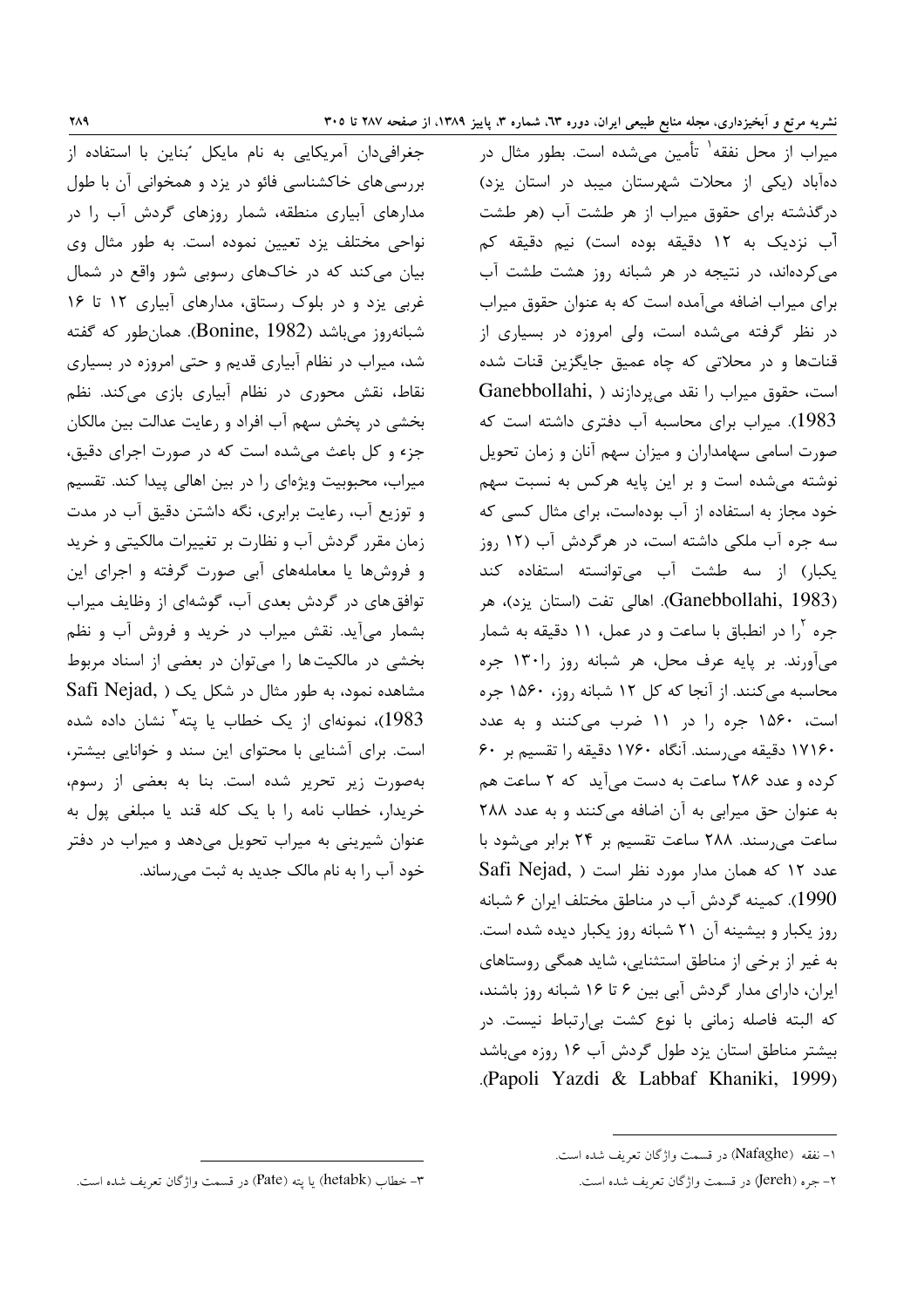

آقای میراب قنات جدیده فیروزآباد بموجب سند رسمی شماره ۲۴۴۱۸ در تاریخ ۳۹/۱۱/۲۲ آقای ايمانعلى كوچكى براوپيرى فرزند حسنعلى وكالت از طرف بانوزهرا خجسته، منابع و مجاري و ممر مربوط به قنات فيـروزآبـاد شـماره ۴۰۴۵ -۲۳ یزد را فروختهام به آقای حاج محمد اســماعیل جانـب اللهي فيروزآبادي. لذا از تاريخ زير به مصرف ايشان دهيد كه ملك مطعلق به ایشان است. تاریخ ۲۹/۱۱/۲۲- علی کوچکی

شکل ۱– نمونهای از یک خطاب

روستا برگفته از دو کلمه چرخ (چرخ چاه) و آب است کـه نشاندهنده محلی بودهاست که بواسـطه برخـورداری از آب در یک نقطه بیابانی، مکانی برای تجمـع مـردم بـودهاسـت. ارتفاع این روستا از سطح دریا به طور میـانگین ۱۱۹۵ متـر می باشد. منبع استحـصال آب چـاهی اسـت کـه بـه دليـل آبدهی بالا و کیفیت مناسب آن جزو نقاط شـاخص در امـر کشاورزی استان یزد بشمار مے آیـد. دبـی آب در وضـعیت طبیعی و عادی معادل ۱۰۰ تا ۱۱۰ لیتر در ثانیه است. هـر بهرهبردار با توجه به سهم آبی که دارد و متناسب بـا حقابـه خود از آب بهره گیری مینماید. در این منطقه از آغاز واحـد اندازهگیری آب ساعت بوده است. جمعیت این روستا حدود ۱۵۰ نفر برآورد میشود. فعالیت حدود ۹۵ درصد جمعیت ایـن روسـتا كـشاورزى مـىباشـد. و از ایـن شـمار افـراد درحدود۲۰ درصد بـه شـغل دامـداری در کنـار کـشاورزی مشغول میباشند. کار آبیـاری و تحویـل آب صـورت شـبانه روزی و در کل ایام سال به جز بعضی از روزهـای خـاص بـه مانند روز عاشورا، شهادت حضرت علی (ع) و مواجه شدن با روزهایی که بعضی از عوامل غیرمترقبه ماننـد خرابـی چـاه، قطع برق و... رخ مي دهد، صـورت مـي پــذيرد. گــستره كــل اراضی کشاورزی قابل کشت این روستا حدود ۷۰۰ هکتـار است که در گذشته بخشی از ایـن اراضـی بـه صـورت دیـم كشت مى شده است. ولى امروزه به دليل مقـرون بـه صـرفه

مـراد از خریــد وفـروش ملکــی آب ایــن اســت کــه آب از مالکیت صاحب اولیه بیرون آمده و به خریدار تعلـق گیـرد، اما چون خرید و فروش آب جایز نیست، فـروش ملکـی آب در قناتهای میرابی تحت عنوان حقـوق اسـتفاده از منـابع، مجرا و ممر آب معاملـه مـیشـود. در ایـن نوشـتار بـشمار، بسیاری از دادههای مربوط به منطقه مورد بررسی از میراب چاه چرخاب، بدست آورده شـد. در تحقیقـات مربـوط بـه بررسی نظام آبیاری قدیم، میراب شاه کلید حل بـسیاری از مجهولها و دسترسی به دادههـا اسـت. پـس از ایـن مـرور کوتاه، که هدف بررسی نظام آبیاری با محوریت میراب بـود، در این قـسمت ضـمن معرفـی روسـتای چرخـاب پـزد، بـه بررسی سیر تحول مالکیتی آب و تغییرات مدار گردش آب در ایـن محـدوده پرداختـه مـیشـود. شـكل ۲، موقعیـت جغرافیایی و گسترش ایـن روسـتا را در اسـتان يـزد نـشان مے ٖدھد.

مواد و روشها معرفی روستای چرخاب پزد روستای چرخاب در فاصله ۲۰ کیلومتری شمال غربی شهر یزد در عرض ۲۲۹۷۰۴/۴ تا ۲۳۶۲۴۷/۱ شـمالی و طـول ۳۵۳۶۷۹۴/۵ تا ۲۵۴۵۰۸ شرقی واقع شده است. نـام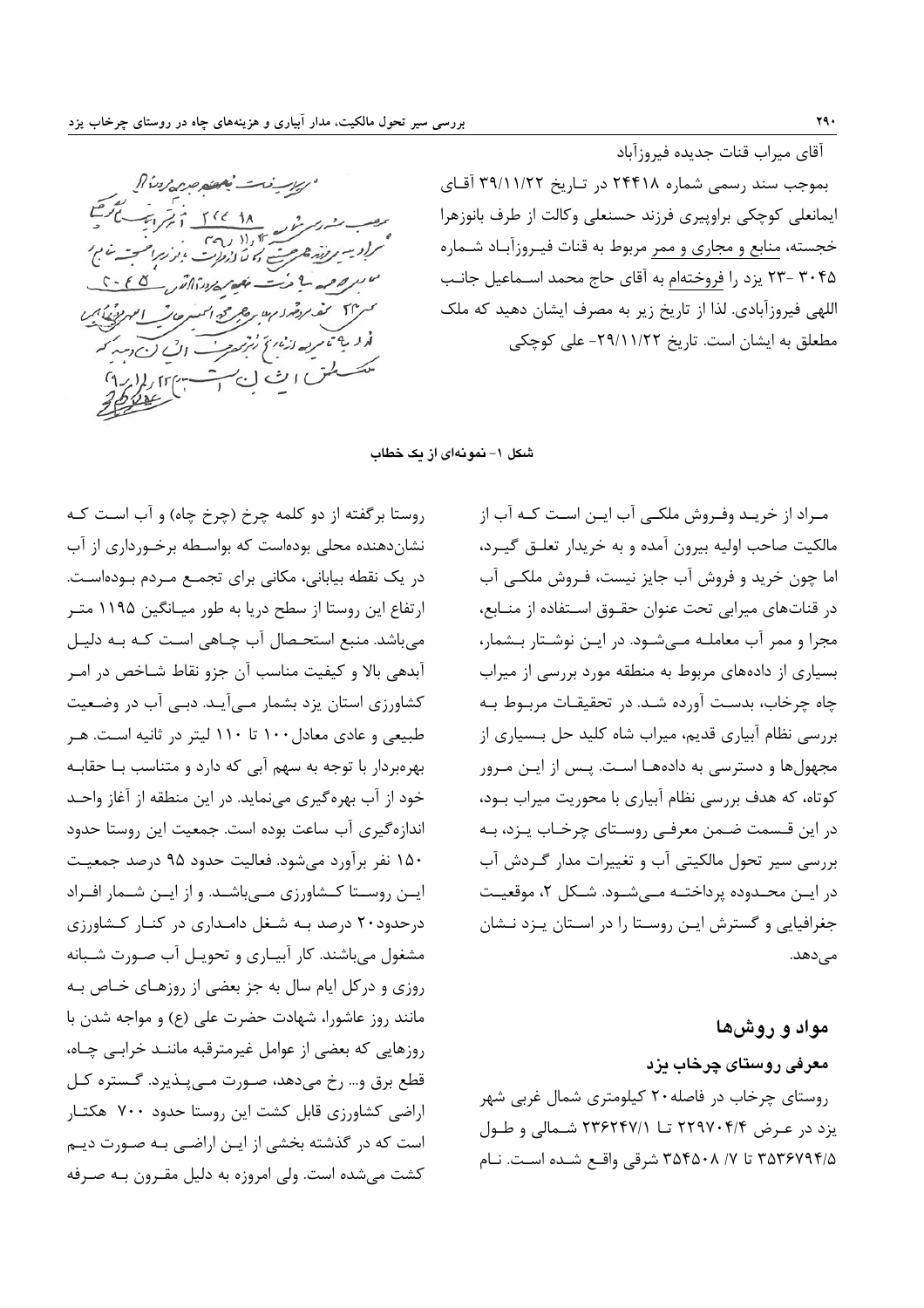نبودن زراعت ديم در منطقه و كمبود آب، كل فعاليتهـاي زراعی بصورت کشت آبی می باشد<sup>'</sup>. تركيب الگوى كشت اين منطقه در گذشته بـدين صـورت

بودهاست که درآغاز هندوانه کشت می شده، سیس خیارسبز و در نهایت گوجه و بادمجان، این وضعیت کشت متناسب با وضعیت دسترسی به آب اتخاذ میشده و از طرفی میـزان کشت گیاهان زراعی مختلف با توجه به بودجه آبی کـشاورز و نياز آبي گياهان صورت مي گرفته است. اکنــون باغــداري جای این گیاهان را گرفته است. پستهزارهـا، بـاغهـای انـار، گندمزارها و کشتهای گلخانه ای به ترتیب بـا گـسترهای معادل ۲۳۳، ۵۰،۶۰ و۱۷ هکتار بیشترین سطح کـشت را بـه خود اختصاص دادهاند و دیگر زمینهـا بـه گیاهـان دیگـر و زمینهای بایر اختصاص یافته است<sup>۲</sup>.

به لحاظ روششناسی این تحقیق از نوع تحقیق تکنگاری (مونوگرافی) است. از این نظر، کلیه دادهها که معادل ١٠٠ درصد است، بدست آمده و در مواردی اندازهگیری شده است. هریک از دادهها مانند تحولات مدار آبیاری و عوامل آن، شمار مالكين، شمار شاربين متفرقه، ميزان مالكيت آب گروهها، شمار سهام داران، اندازه حقابهها، درآمد و هزینههای چاه و... به روشهای زیر جمعآوری شده است: الف- از راه مصاحبههای حضوری در محل با خبرگان محلی آب، مدیرعامل چاه ژرف چرخاب یزد، میراب و حسابدار چاه آب- بررسی دادهها موجود در سازمان جهاد کشاورزی استان یزد و شهرستان صدوق ج- تدوین پرسشنامه و کسب دادهها با مشاهدههای مستقیم یا میدانی مانند میزان حقابه، نوع مالكيت، هزينههاي پرداختي و ... . شمار نمونه در این تحقیق کل جامعه حقابهداران روستای چرخاب بوده است. در این روستا شمار حقابه داران ۵۳ نفر بودهاند که از همگی آنان (کل جامعه آماری) مصاحبه صورت پذیرفت و هدف از انتخاب كل جامعه، كسب نتايج دقيق و بدون خطا

بوده است. د- دستهای از دادهها مربوط به بدستآوردن قیمت دقیق هر سهم ۲۰ دقیقهای آب از آغاز سال حفر و بهرهبرداری چاه (۱۳۳۹) تا به امروز (سیر تغییرات ۵۰ ساله قیمت جاری) بود که با کمک حافظه تاریخی پیران روستا، خبرگان محلی، حسابدار و اسناد شرکت، این قیمت ها معین شد. همچنین پاسخ به این پرسش که آیا نرخ تورم در قیمت آب منطقه مورد بررسی تاثیر داشته است یا خیر و نرخ واقعي ِ افزايش قيمت آب، در طول ۵۰ سال اخير چه میزان است، پرداخته شد. به منظور پاسخ دهی به این پرسش ها از فرمول یک، برای تعیین ارزش حال و آینده استفاده شد.

$$
F = P \times (1 + i)^n
$$

 $\big($ 

 $P$  در فرمول شماره یک،  $F$  تعیین ارزش کنونی و آینده، قیمت جاری، i نرخ بهره، n شمار سال میباشد ( Soltani, .(Oscooe Nejad, 1998), (1994

١- مصاحبه حضوري با حاجي رمضان- ميراب چاه چرخاب يزد-١٣٨٧

۲– یافتههای تحقیق– برگرفته از آمارنامــه اداره جهـاد کــشاورزی شهرســتان صدوق-١٣٨٧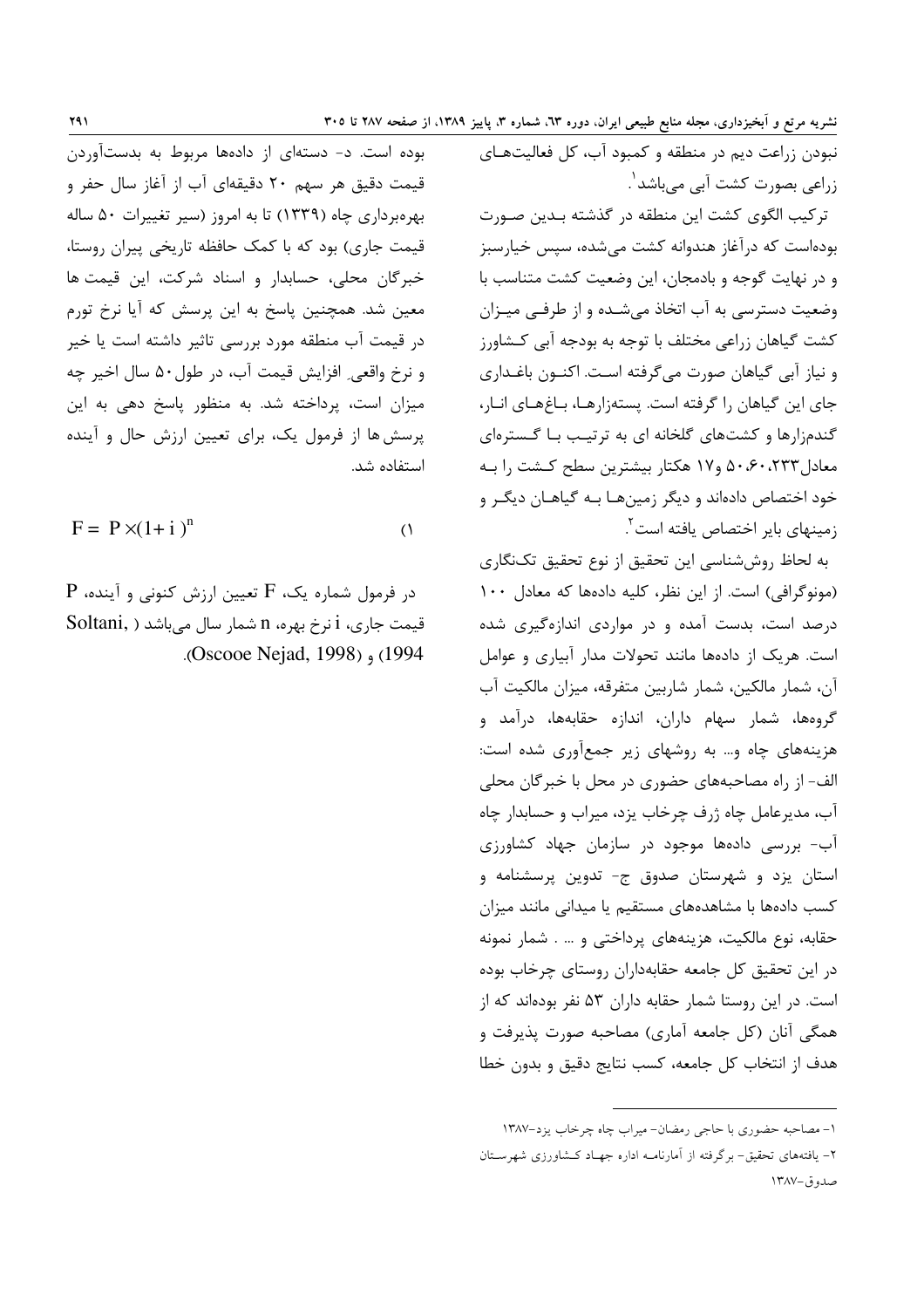

شکل ۲- موقعیت جغرافیایی روستای چرخاب در استان یزد

#### نتايج

سير تحول مالكيت، گردش آب

در این قسمت با توجه به دادهها جمعآوری شده به بیان این سیر تغییرات مالکیتی و اثرگذاریهای آن بر روی مدار آبیاری روستا در گذر زمان پرداخته می شود. این تغییرات در چهار مرحله صورت پذیرفته است که هریک ذکر می-شود.

### مرحله اول: حغر چاه، مدار ۱۶ روزه

روستایی که اکنون به نام چرخاب در یزد خوانده میشود در سال ۱۳۳۹ توسط چهار نفر از اهالی یزد با حفر چاهی ايجاد شد. اين منطقه، كاروانسرا و محل اسكان و اطراق مسافرانی بوده است که از این منطقه برای استراحت و تجدید قوا استفاده میکردهاند. حفر چاه در این روستا به مالکیت چهار نفر بودهاست. این چهار نفر سهامداران اولیه این چاه بودهاند. با توجه به تقسیم سهام بین این چهار نفر، هر کدام چهار روز سهم آب داشتهاند و در یک دوره ۱۶روزه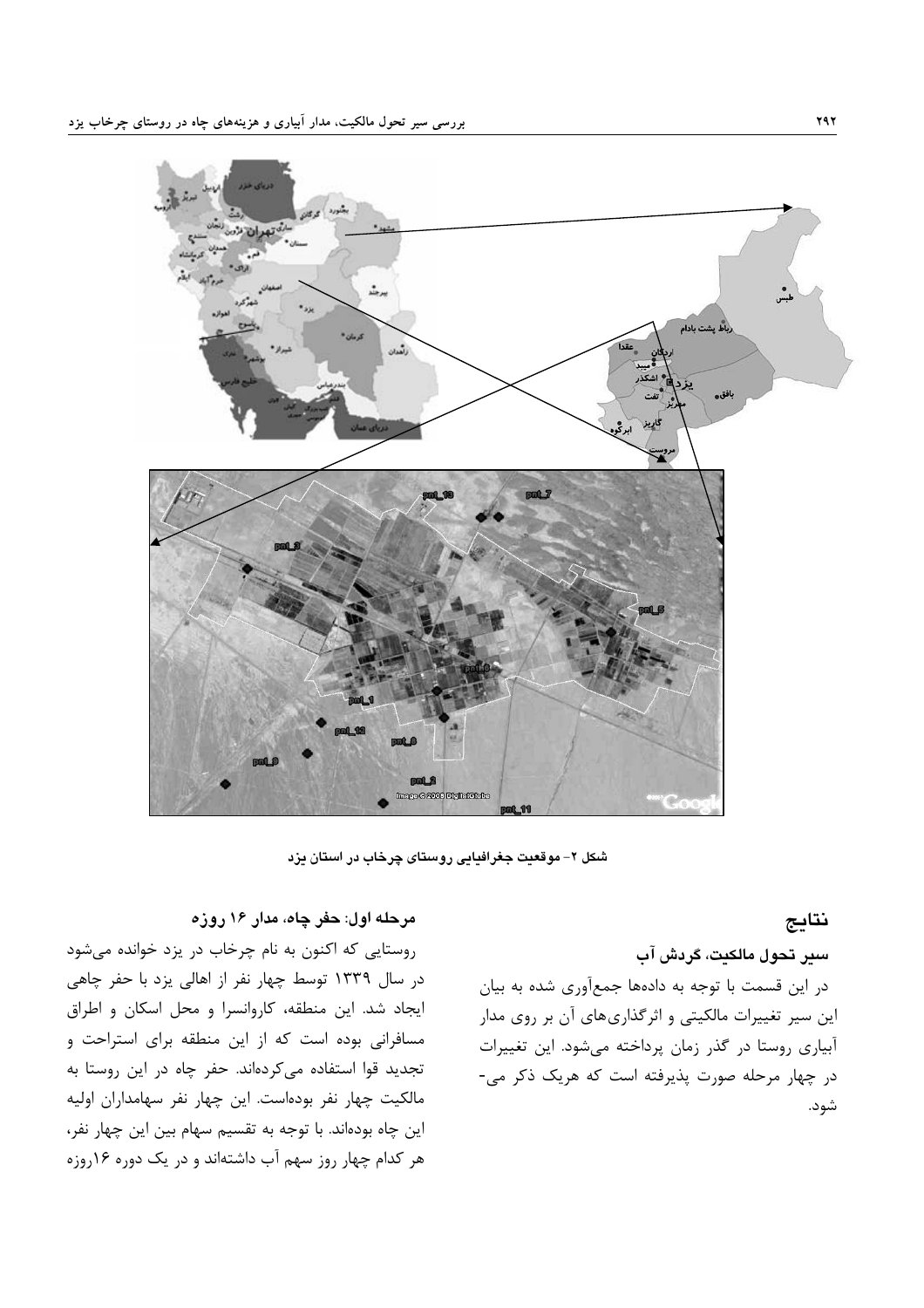به صورت متناوب هر ۲۴ ساعت یک نفر دریافت آب داشته است. تناوب هر ۲۴ ساعت به منظور این بوده که چهار نفر مالک به طور یکسان و به فاصله زمانی اندک از آب برخوردار شوند. این افراد هر ۲۰ دقیقه آب را یک سهم بین خود قرارداد می کنند که هم اکنون نیز این تقسیم بندی سهام بين مالكان كنوني پابرجاست. بنابراين يک ساعت آب، سه سهم بشمار می آید. هم اکنون هرکسی که یک ساعت آب خریداری مینماید، سه سهم از کل آب استحصالی را مالک میشود. درمدار ۱۶ روزه، شمار کل سهام تقسیم شده بین ۴ نفر مالک، ۱۱۵۲ عدد و هر نفر ٢٨٨ سهم داشته است<sup>١</sup>. هم اكنون نيز اين شمار سهام بصورت خردتری بین شمار نفرات بیشتری تقسیم شده-است. در ادامه سیر تحول شمار مالکیتها و تغییراتی که مدار آبیاری یافته است شرح داده می شود. سیر تحول مالکیت و تغیرات مدار آبیاری در جدول یک آمده است.

شمار کل سهام ۲۰ دقیقهای = معادل شمار سهم برای یک ساعت آب $\times$  یک شبانه روز $\times$  مدار آبیاری

شمار کل سهام = ۳۸۴ ساعت = ۱۱۵۲ سهم۲۰ دقیقهای  $_{\text{e.g.}}$  ۳ سهم × ۲۴ ساعت × ۱۶ روزه

سهم۲۰ دقیقه ای هرنفر از ۴ مالک = ۲۸۸ سهم = ۴:  $1107$ 

 $Y\wedge F = \pm 9$ ساعت سهم هريک از ۴ مالک = ۶۶ ساعت = ۴:  $15 \times 15 = 12$ ساعت

مترمکعب سهم آب هر مالک= دبی(لیتر در ثانیه) ثانيه $\times$  ۶۰ دقيقه  $\times$ يک شبانه روز  $\times$  مدار  $\times$ آبیاری

 $\mathbf{f} = \mathbf{f} \wedge \mathbf{f}$ مترمكعب سهم آب هرمالك = ٣٨٠١۶ = ۴:  $19XYYX9. X9. X11.$ 

جره سهم هر مالک = ۵۲۳/۶ دقیقه =۱۱ دقیقه:۵۷۶۰  $\epsilon$ جره = ۶۰ دقیقه $\mathcal{S} \times \mathcal{S}$  ساعت

مرحله دوم: تبدیل مدار ۱۶ روزه به ۱۷ روزه آبیاری: این مرحله از تغییر در مدار و دوره آبیاری توسط خود مالکان و به خواست آنان صورت پذیرفت. اربابان در آن مقطع زمانی (سال ۱۳۴۷) تصمیم گرفتند، با توجه به وسعتی که زمینها کشت یافته بود، شماری از افراد اهالی یزد را که به منظور کسب درآمد و کار به این منطقه مراجعه نموده بودند، برای انجام کارهای زراعی به خدمت بگیرند. مالکان در این مرحله با در نظرگرفتن قطعه ای زمین به ازای هر نفر، این افراد را به عنوان حقابهدار به کار گماردند. این افراد در ازای آب دریافتی و زمینی که اربابان در اختیار آنان قرارداده بودند، درصدی از محصول برداشت شده یا درآمد خود را به اربابان در پایان فصل زراعی و به هنگام برداشت محصول پرداخت مینمودند. این افراد حقابهدار نامیده شدند. به این دلیل این افراد به حقابهدار معروف شدند که تنها با پرداخت وجه، حق استفاده از آب در مدار معینی را پیدا می کردند. درحالی که مالکان اربابانی بودند که چاه آب و کلیه تأسیسات جانبی، در تملک و سهام آنها بوده است. با اضافه شدن این افراد (ده نفر)، ۲۴ ساعت به مدار آبیاری افزودهگشت. این افراد از اهالی اردکان و رستاق و اشکذر (شکل دو) بودهاند. این دسته از افراد همان طور که بیان میشود در مراحل بعدی تغییر، به گروه هیئتیها میپیوندند و با اجرای مصوبه واگذاری اراضی توسط هيئت واگذاري زمين(هيئت هفت نفره)، صاحب آب میشوند. بنابراین هم اکنون ، گروهی با نام حقابهدار در روستای چرخاب وجود خارجی ندارد و ذکر "حقابهدار" در این نوشتار، به عموم جمعیت بهرهبردار از چاه (مالکان وديگر بهروبرداران) اطلاق مي شود.

**<sup>79</sup>٣** 

۱- برگرفته از تحقیق پایان نامهای نگارنده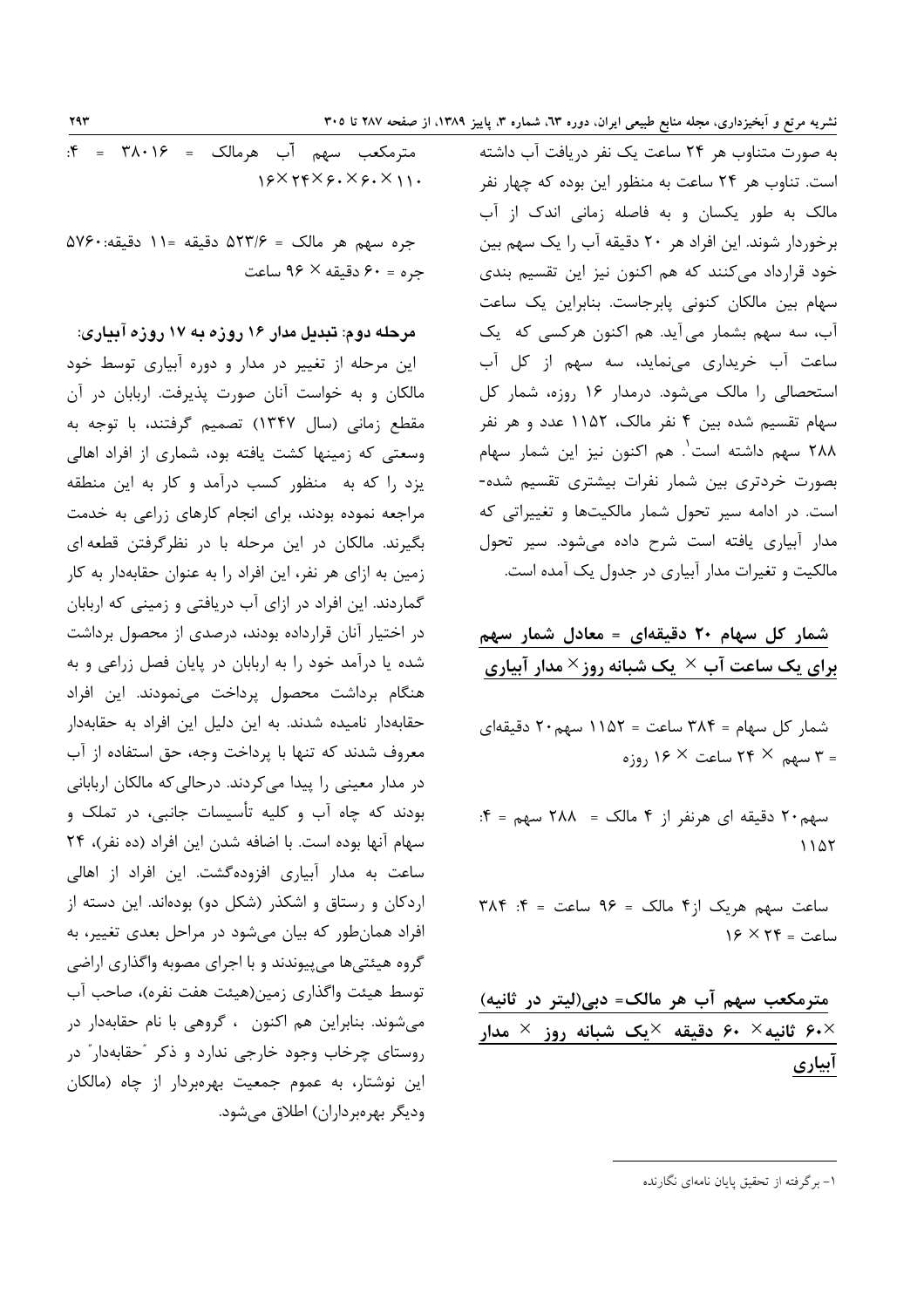مرحله سوم: تبدیل مدار ۱۷ روزه به ۱۸ روز و ۱۶ ساعت

پس از انقلاب اسلامی در حدود سال ۱۳۵۸ و پس از به تصویب رسیدن قانون واگذاری و احیاء اراضی مصوب ۱۳۵۸/۶/۲۵ شورای انقلاب، وزارت کشاورزی موظف شد به منظور احیاء و بهرهبرداری از اراضی، اراضی بایر، اراضی افتاده دولتي و موات را به اشخاص حقيقي يا حقوقي واگذار نماید. پس از اجرایی شدن این قانون، در روستای چرخاب به منظور تأمين اين آب، هيئت واگذاري زمين (هيئت هفت نفره) میزانی آب را به گروهی به نام مستضعفین دادند. این میزان آب که درحدود ۴۰ ساعت بود بین ۱۵ نفر تقسیم شد. از این شمار، رعایای بودند که برای اربابان به خدمت واداشته شده بودند. در نتیجه مدار آبیاری به ۱۸روز و ۱۶ ساعت تغییر شکل دادهشد، هم اکنون این افراد در چرخاب به هیئتیها معروف شدهاند. در این زمان شمار مالکین به ۱۲ نفر , سیده بود. که نفرات اضافه شده جزو وراث دو تا از مالكان متوفى بودند.

### مرحله چهارم: تبدیل مدار ۱۸ روز و ۱۶ ساعت به مدار ۲۱ روز و ۲۰ ساعت کنونی:

این مرحله از تبدیل نیز برخلاف میل و نظر اربابان و مالکان صورت پذیرفتهاست. بدین ترتیب که در حدود سال ۱۳۶۵، گروهی معروف به اشکذریها، که به منظور آبیاری سطوح کشت خود متقاضی آب بودند، با مخالفت اربابان (مالکان) مواجه شدند و دست به شورش زدند. در این زمان، یس از دخالت دولت، این گروه نیز میزانی آب دریافت میکنند، این افراد به مانند هیئتیها، وجهی را بابت آب دریافتی به مالکان (که هم اکنون به صورت شرکتی به ثبت رسیدهاند) پرداخت می نمایند. میزان این آب ۱۰۰ ساعت بوده است و گروه دریافت کننده به اشکذریها معروف شدهاند، این تحولات باعث شد تا مدار بر روی ۲۱ روز و ۲۰ ساعت کنونی بایستد و مجموع شاربین متفرقه ٰ (هیئتیها و اشکذریها) به ۳۱ نفر با احتساب نفرات پیشین برسد.

در این زمان وراث اربابان، مالکان کنونی چاه شدند و با گذر زمان شماری از وراث نیز سهم خود از چاه را به دیگران واگذار کردهاند. بنابراین شمار مالکان از چهار نفر (مؤسسان چاه) به شمار ٢٢ نفر در این زمان رسیدهاست. خرید و فروش سهام آب با حضور مدیرعامل چاه و در برگهای تحت عنوان خطابنامه به عنوان سند واگذاری سهام آب ثبت و نزد شركت باقى مىماند. با توجه به سير تاریخی و تحول گسترش مدار آبیاری و واگذاری سهام آب می توان گفت، آنچه که در بین عوام رایج شده و مدار را ۱۱روزه می پندارند، وجود ندارد. ولی با توجه به اینکه در ۱۱روز، نیمی از مدار آبیاری، طی میشود و کلیه مالکین و هیئتیها، دوبار و اشکذریها، یکبار آب میبرند، در عوام به اشتباه یک دور، ۱۱روز نام گرفتهاست که در اصل نیم دور از گردش ٢١ روز و ٢٠ ساعت مي باشد. جدول دو و شكل سه، تقسیم آب بین کلیه گروههای بهرهبردار آب را در دو نیم دور مدار کنونی را نشان میدهد.بنابراین یک دور آبیاری در منطقه چرخاب معادل ۲۱ روز و ۲۰ ساعت است که معادل ۵۲۴ ساعت می شود. سهم مالکان از یک نیم دور آبیاری ۱۹۲ساعت (معادل هشت روز آبیاری است) در مدار ١١روزه مىباشد. نكته مهم در اينجا وظيفه سنگين ميراب در اجرای دقیق این زمان بندی است.

**794** 

جدول ۱ تغییرات این چهار مرحله را از آغاز حفر و بهره برداری تاکنون نشان میدهد.

١- واژه شاربين متفرقه در قسمت واژگان تعريف شده است.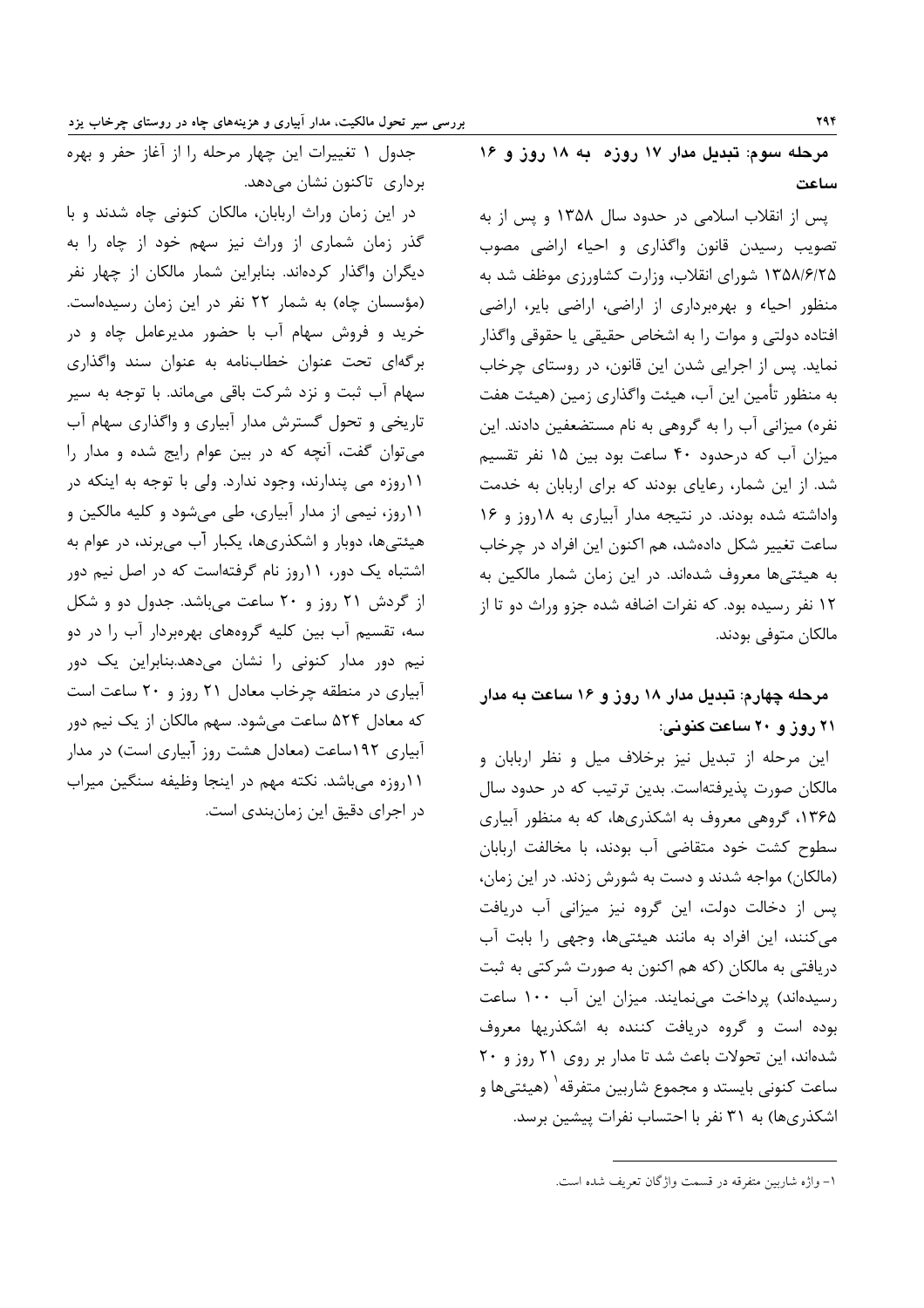| مجموع ساعت<br>گردش آب در<br>هر مرحله | ميزان حقابه شاربين<br>متفرقه ** | شمار<br>شاربين<br>متفرقه ً | شمار<br>مالكان | مدار آبیاری           | سال  | سير<br>تحول |
|--------------------------------------|---------------------------------|----------------------------|----------------|-----------------------|------|-------------|
| ۳۸۴                                  |                                 |                            | ۴ نفر          | گردش ۱۶ روزه          | ۱۳۳۹ | مر حله      |
| ۳۸۴                                  | ***<br>٢۴ساعت حقابهدار          | ۱۰ نفر                     | ۴ نفر          | گردش ۱۷ روزه          | ۱۳۴۷ | مرحله       |
| ۴۲۴                                  | ۴۰ساعت هیئتیها                  | ۱۵ نفر                     | ۱۲ نفر         | گردش ۱۸ روز و ۱۶ ساعت | 1321 | مرحله ٣     |
| $\Delta \Upsilon \Upsilon$           | ۱۰۰ ساعت اشکذریها               | ۳۱ نفر                     | ۲۲ نفر         | گردش ۲۱ روز و ۲۰ ساعت | 1390 | مرحله ۴     |
| $\Delta \Upsilon \Upsilon$           | کل ساعت دور=۴۰+ ۳۸۴+            | ۳۱ نفر                     | ۲۲ نفر         | گردش ۲۱ روز و ۲۰ ساعت | 1317 | فعلى        |

جدول ۱-سیر تحول مالکیت و مدار آبیاری در روستای چرخاب یزد

ماخذ: يافتههاي تحقيق

\* این شمار نفر، مجموع نفرات اضافه شده در هر مرحله و نفرات دوره پیش میباشد.

\*\* در تحول صورت گرفته، میزان شمار کل ساعت مالکیت آب مالکان (۳۸٤ساعت) تغییری حاصل نشده است، بلکه با افزایش شمار روزهای مدار آبیاری، شماری ساعت برای شاربین متفرقه (هیئتیها و اشکذریها) در نظرگرفته شده است.

\*\*\* این شمار ساعت به مالکیت گروه خاصی در نیامد بلکه بصورت موقت نوعی اجاره بود و در حقیقت در تملک مالکان بود. هیئتیها در سال های بعد صاحبان این ۲٤ ساعت و ١٦ ساعت دیگر ً شدند که در مجموع٤٠ ساعت شد.

| نيم دور دوم=<br>۱۰ روز و ۲۲ ساعت        | نام گروه        | نيم دور اول =<br>۱۰ روز و ۲۲ ساعت | نام گروه        |  |  |  |
|-----------------------------------------|-----------------|-----------------------------------|-----------------|--|--|--|
| ۹۶ ساعت                                 | ۰۱ - مالکان     | ۹۶ ساعت                           | ۰۱ - مالکان     |  |  |  |
| ١٠ ساعت                                 | ٢- هيئتي ها     | ۱۰ ساعت                           | ٢- هيئتي ها     |  |  |  |
| ۹۶ ساعت                                 | - مالكان $-1$   | ۹۶ ساعت                           | ۳- مالکان       |  |  |  |
| ۵۰ ساعت                                 | ۴- اشکذری ها    | ۵۰ ساعت                           | ۴- اشکذری ها    |  |  |  |
| ۱۰ ساعت                                 | ۵– هیئتی ها     | ۱۰ ساعت                           | ۵– هیئتی ها     |  |  |  |
| ۲۶۲ ساعت                                | جمع نيم دور دوم | ۲۶۲ ساعت                          | جمع نيم دور اول |  |  |  |
| جمع کل یک دور = ۵۲۴ ساعت = ۲ × ۲۶۲ ساعت |                 |                                   |                 |  |  |  |

جدول ۲- مدار چرخاب در سال ۱۳۸۷ ( مدار آبیاری فعلی = ۲۱ روز و ۲۰ ساعت )

ماخذ:يافتههاي تحقيق



شکل ۳– شمای از تقسیم آب بین گروههای مختلف بهره بردار در روستای چرخاب یزد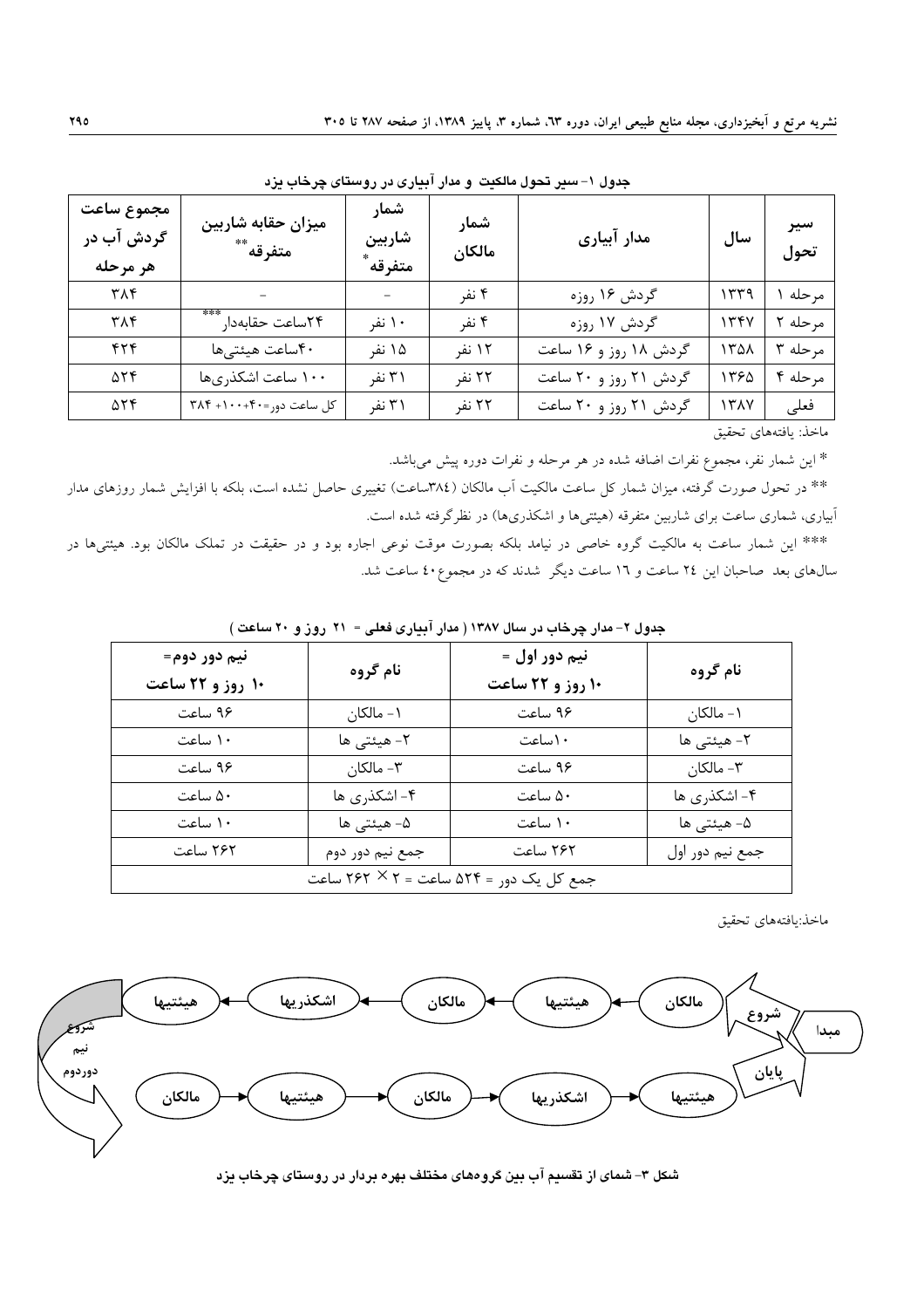جدول ۳ تفکیک شمار سهام را در بین دو گروه نشان میدهد. همانطور که در جدول سه نشان داده شده است، شاربين متفرقه با افزايش جمعيت، هم اكنون در حدود ٧٠ ساعت از حقابه برخوردارند، این افراد به لحاظ نفرات ۵۸/۵ درصد جمعیت بهرهبرداران میباشند ولی از جهت میزان

توزيع حقابه بين بهرەبردان

در جدول ۴، اندازه حقابهها برحسب توزيع بين بهرهبرداران وحدود آن، درشش سطح طبقهبندی شده است

| جدول ۳- مالکیت حقابهداران به تفکیک نوع آنها و شمار   بهرهبرداران در یک نیم دور |  |  |
|--------------------------------------------------------------------------------|--|--|
|                                                                                |  |  |
|                                                                                |  |  |
|                                                                                |  |  |

| در صد | شمار سهامدار | ميزان ساعت | حقابه داران   |
|-------|--------------|------------|---------------|
| ۱۱۵   |              | ۱۹۲        | مالكان        |
| ۵۸/۵  |              | ٧.         | شاربين متفرقه |
| ۰۰۱   | ۵۳           | ۲۶۲        | جمع کل        |

مأخذ: يافتههاي تحقيق

| فراوانى تجمعى    | فراوانی نسبی | فراواني ( نفر ) | حدوداندازه حقابه |
|------------------|--------------|-----------------|------------------|
|                  | 7718         | ۱۲              | کمتر از یک ساعت  |
| ۴۹               | 2814         | ۱۴              | ۱تا ۲ ساعت       |
| 551              | ۱۵/۱         | ٨               | ۲ تا ۵ ساعت      |
| $V\Delta/\Delta$ | 117          | ۶               | ۵ تا ۸ ساعت      |
| <b>AA/Y</b>      | ۱۳/۲         | ۷               | ۸ تا ۱۱ ساعت     |
| ۱۰۰              | ۱۱/۳         | ۶               | ۱۱ ساعت به بالا  |
|                  | ۰۰۱          | ۵٣              | مجموع            |

جدول ۴– توزیع حقابه (اندازه) بین حقابهداران شرکت چاه چرخاب

مأخذ: يافتههاي تحقيق

افرادی را که یا مالکند و یا ازگروه شاربین متفرقه میباشند را شامل مے شود. فراوانی این افراد نسبت به دو سطح پیش کمتر و نسبت به سه سطح بعد بیشتر است و نوعی تعادل در اندازه حقابهها در این سطح دیده می شود. در سطح چهارم تا ششم همه مالکان قرار دارند. نکتهای که از جدول چهار می توان برداشت نمود اینست که توزیع حقابه بین مالکان در بین طبقات چهارم تا ششم، تا حدودی مساوی صورت گرفته است، در این طبقات سهم افراد بین ١١ تا ۱۳ درصد متغیر میباشد. درحالی که شاربین، در طبقات

همان طور که در جدول چهار دیده می شود از مجموع ۵۳ نفرحقابهدار، ١٢ نفر كمتر از یک ساعت در مدار آبیاری ١٢روزه حقابه دارند، اين سطح و سطح دوم طبقهبندى همگی جزو گروه شاربین متفرقه هستند و هیچ کدام مالکیت و سهمی از چاه ندارند. بیشترین فراوانی افراد (جمعیت) نیز مربوط به سطح دوم است (با فراوانی نسبی ۲۶/۴ درصد). این گروه جزو کسانی میباشند که یک تا دو ساعت آب دارند و پس از این گروه، کسانی که کمتر از یک ساعت حقابهدار هستند بالاترين فراواني را دارند. سطح سوم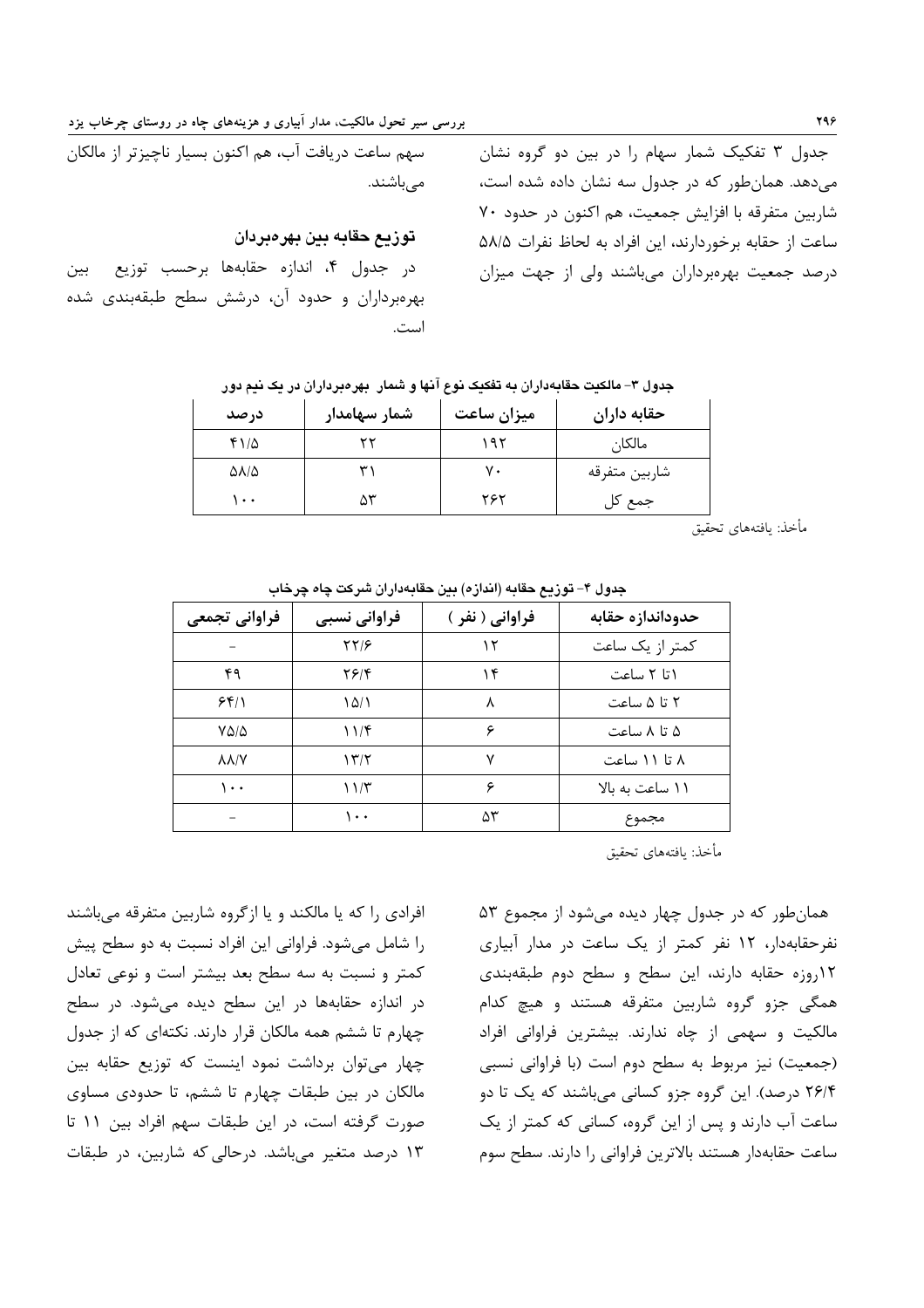اول تا سوم به صورت متفاوت توزيع شدهاند. اين توزيع به صورت ٢٢ درصد درسطح اول (كمتر از يک ساعت)، ٢۶ درصد در سطح دوم (بین یک تا دو ساعت آب) و ۱۵ درصد در سطح سوم (بین ۲ تا ۵ ساعت آب) میباشد. هم اکنون مالکان از لحاظ اندازه حقابه دریافتی، نسبت به شاربین متفرقه برتری دارند. بیشتر شاربین متفرقه با توجه به محدود بودن سهم آب آنها، روی به کشتهای زودبازده آوردهاند. این افراد بیشترین بهرهوری و استفاده بهینه از مصرف آب را نمودهاند و توانستهاند با همین آب اندک، آب مصرفی چند جریب زیر پوشش گلخانهای را تامین نموده و درآمدی معادل یک هکتار باغداری پسته یا انار در سال را كسب نمايند (Islami, 2008).

#### خرید و فروش ملکی آب

هم اکنون در منطقه آب به ندرت جدا از زمین بفروش می رسد زیرا زمین در سایه آب ارزش می یابد و به تنهایی ارزش چندانی ندارد. همانطور که در شکل چهار نشان داده شد، تغییرات قیمت اجاره آب از بدو تاسیس چاه تا-کنون بسیار جزئی بوده است، این در حالی ست که قیمت فروش آب در سالیان اخیر بسیار افزایش یافته است، به شماری از این خرید و فروشها که در ۱۰ سال گذشته صورت گرفته، اشاره می شود. درسال ۱۳۷۷ (۱۰ سال ییش)، ۱۰ جریب زمین با یک ساعت آب، ۳۲ میلیون ریال خرید و فروش شده است. سال ۱۳۸۱، ۲۵ جریب ( هر قفیز برابر هزار متر مربع زمین زراعی است) پسته زار با نیم ساعت آب، ۱۸۰ میلیون ریال، در سال ۱۳۸۴ همین میزان زمین و آب ۱۱۰۰ میلیون ریال خرید و فروش شده است، یعنی ظرف سه سال، قیمتها شش برابر شدهاست. درسال ١٣٨٧، ۴۵ جريب انار ويستهزار با ٢ ساعت آب ٣۶٠٠ میلیون ریال خرید و فروش شده است که از این میزان ۱۲۰۰ میلیون ریال آن، سهم خرید آب بوده است. آنچه در اینجا روشن میشود این است که ارزش و قیمت آب سیر صعودی بی وقفهای پیدا نموده است. بعضی عوامل مانند رویآوردن مردم به کشتهای گلخانهای، با توجه به سودآوری و بازدهی مناسب آن در این منطقه، باعث شده،

ارزش آب در این منطقه به طور چشمگیری افزایش یابد (Islami, 2008). طبیعی است به دلایل پرشماری قیمت فروش ملکی آب، میتواند افزایش چشمگیری یابد ولی در برابر این افزایش، قیمت جاری سالانه آب (اجاره بهای آب از محل شرکت یادشده)، افزایشی اندک داشته است. در ادامه این نوشتار، به بررسی روند قیمت جاری پرداخته خواهد شد.

#### هزینه و درآمد چاه

درآمد چاه، از فروش آب (حق اجاره) توسط همه افرادی که از آب بهره میگیرند، بدست میآید و تفاوتی نمیکند بهرهبردار مالک یا از گروه شاربین متفرقه باشد . در سالی كه هزینههای چاه (برق، كاركنان، تعمیرات، نگهداری و متفرقه) از درآمد چاه کمتر شود، پولی از مالکان دریافت نمیشود و در حساب چاه باقی میماند یا بین مالکان تقسیم مے،شود. در سالے که این هزینهها از درآمد بیشتر باشد، مدیرعامل تصمیم به نفقه میگیرد و این نفقه تنها بین مالکین چاه تقسیم میشود و آنان ملزم به پرداخت آن می باشند. به گفته مدیرعامل چاه، کمتر پیش می آید که هزینههای چاه کمتر از درآمد حاصله باشد و در معدودی از سالها این رویداد هم رخ داده است. در این صورت، با کسر حق اجارہ پرداختی مالکان، درآمد باقی ماندہ بین مالکان تقسیم می شود. میزان درآمد کسب شده چاه در یک سال برابر است با:

# کل در آمد= شمار دور آبیاری درسال × اجاره بهای یک ساعت $\times$  یک شبانه روز  $\times$  گردش آبیاری

 $\times$  بیال ۲۴ × ۲۴۰۰۰ × ۲۴۰۰۰ × ۲۴۰ ساعت  $\times$ ۱۱ ,وز آبیا,ی

مجموع هزینههای چاه چرخاب یزد بر سه نوع است که تفکیک هرکدام در جدول پنج خلاصه شده است. کسر هزینهها از درآمد کسب شده، سود خالص این شرکت را نشان می،دهد.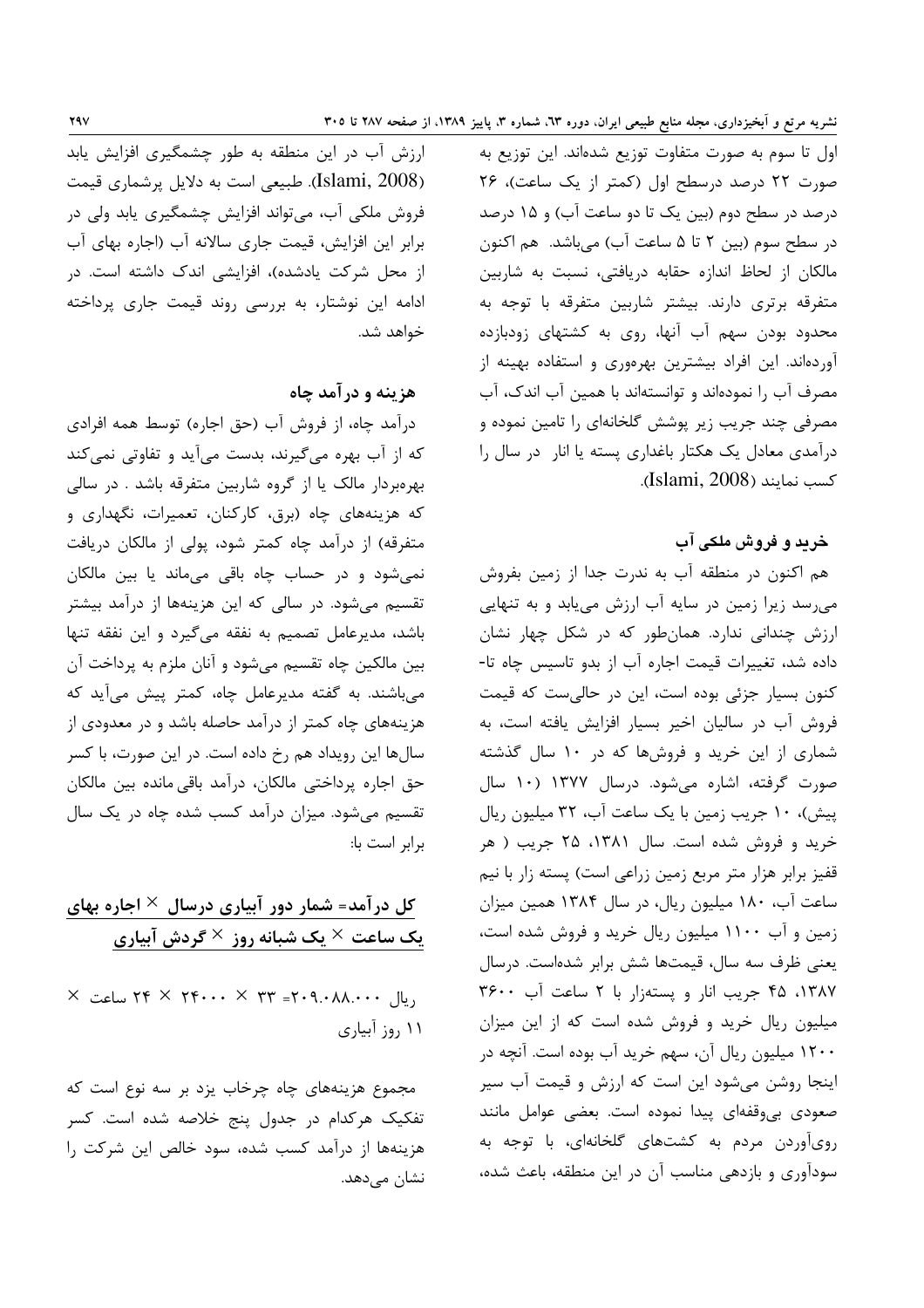| مبلغ                                                 | نوع هزينه                 |                    |  |
|------------------------------------------------------|---------------------------|--------------------|--|
| 1.5<br>مديرعامل                                      |                           |                    |  |
| 5.<br>متصدی چاه                                      |                           | ١- حقوق اشخاص      |  |
| $\gamma \gamma$ ۶<br>موتورچىچاە                      |                           |                    |  |
| $\mathfrak{r}$                                       | تعميرات                   |                    |  |
| $\mathbf{y} \mathbf{y} \dots \mathbf{y}$<br>برق      |                           | ۲-هزینههای جاری    |  |
| $r_1, \ldots, r_n$                                   | دشتبانى                   |                    |  |
| $\{\cdot, \cdot, \cdot, \cdot\}$                     | احداث آبراهه و ايزولاسيون |                    |  |
| $\Delta$                                             | خاركنى جداول              | ۳- هزینههای متفرقه |  |
| 15<br>تعويض قطعات                                    |                           |                    |  |
| 1071                                                 | جمع كل هزينهها            |                    |  |
| $Y \cdot \mathcal{A} \cdot \mathcal{A} \cdot \cdots$ | كل درآمد                  |                    |  |
|                                                      | سود خالص                  |                    |  |

جدول ۵– وضعیت هزینه و درآمد شرکت چاه ژرف چرخاب بزد در سال ۱۳۸۷ (واحد = هزار ریال)

ماخذ: يافتههاي تحقيق

بهای بدست آمده، قیمت هر ساعت آب، که معادل ۲۴۰۰۰ ریال تحویلی کنونی است را توجیه مینماید. قیمت هر ساعت آب =۲۴۰۰۰ریال  $\forall$ ۳۷۶۰ ریال = ۶۰, پال × ۳۹۶ مترمکعب

قیمت جاری و نرخ تورم

همان طور که یادآوری شد، قیمت جاری آب (اجاره بهای هر سهم آب) برای سالهای مختلف برپایه تحقیقات صورت گرفته مشخص شد. اجاره بهای آب درسال ۱۳۳۹ دو ريال بوده است. يعني هزينه هر ساعت آب (معادل سه سهم آب) برابر ۶۰ ریال میشده است. اجاره کنونی هر سهم آب در سال۱۳۸۸، ۸۰۰۰ ریال میباشد. این میزان معادل ۱۳۲ مترمکعب آب تحویلی میباشد و هر فرد به ازای دريافت يک ساعت آب (٣٩۶ متر مکعب)، مبلغ ٢۴٠٠٠ ریال بابت آب بھا مے پردازد. ۳۹۶ متر مکعب در ثانیه =۳۹۶۰۰۰ لیتر در ثانیه

=۲۶۰ × ۱۱۰ لیتر در ثانیه

قيمت هر متر مكعب آب استحصالي

كل حجم آب استحصال شده از چاه ژرف چرخاب، ۳.۴۲۱.۴۴۰ متر مکعب در سال میباشد. این میزان برای چرخاب، به فرمولی که توسط صفی نژاد در کتاب "نظامهای آبیاری سنتی در ایران"، آمده، محاسبه شده است:

۳۶۰ روز کارکرد ×۱۱۰ لیتر در ثانیه دبی خروجی چاه ۴۴۰. ۳.۴۲۱.۴۴۰ = ۲۴×۶۰×۲۴ ساعت در شبانه روز ×جاه متر مکعب همان طور که بیان شد بهای این میـزان آب (۲۲۱/۴۲۰)

متر مكعب آب) درحدود ٢١٠ ميليون ريال (درآمد يكـساله چاه) است. بدین ترتیب می توان از تقسیم ارزش یکساله آب چاه، به حجم آب استحصالی چاه، قیمت هر مترمکعب آب را در این منطقه محاسبه نمود. بهای هـر مترمکعـب آب در این منطقه برابر با ۶۰ ریال بدست می آید.

بهای هر مترمکعب آب = ۶۰ ریال = ۳۴۲۱۴۴۰ متر مكعب آب: ٢٠٩٠٨٨٠٠٠ , يال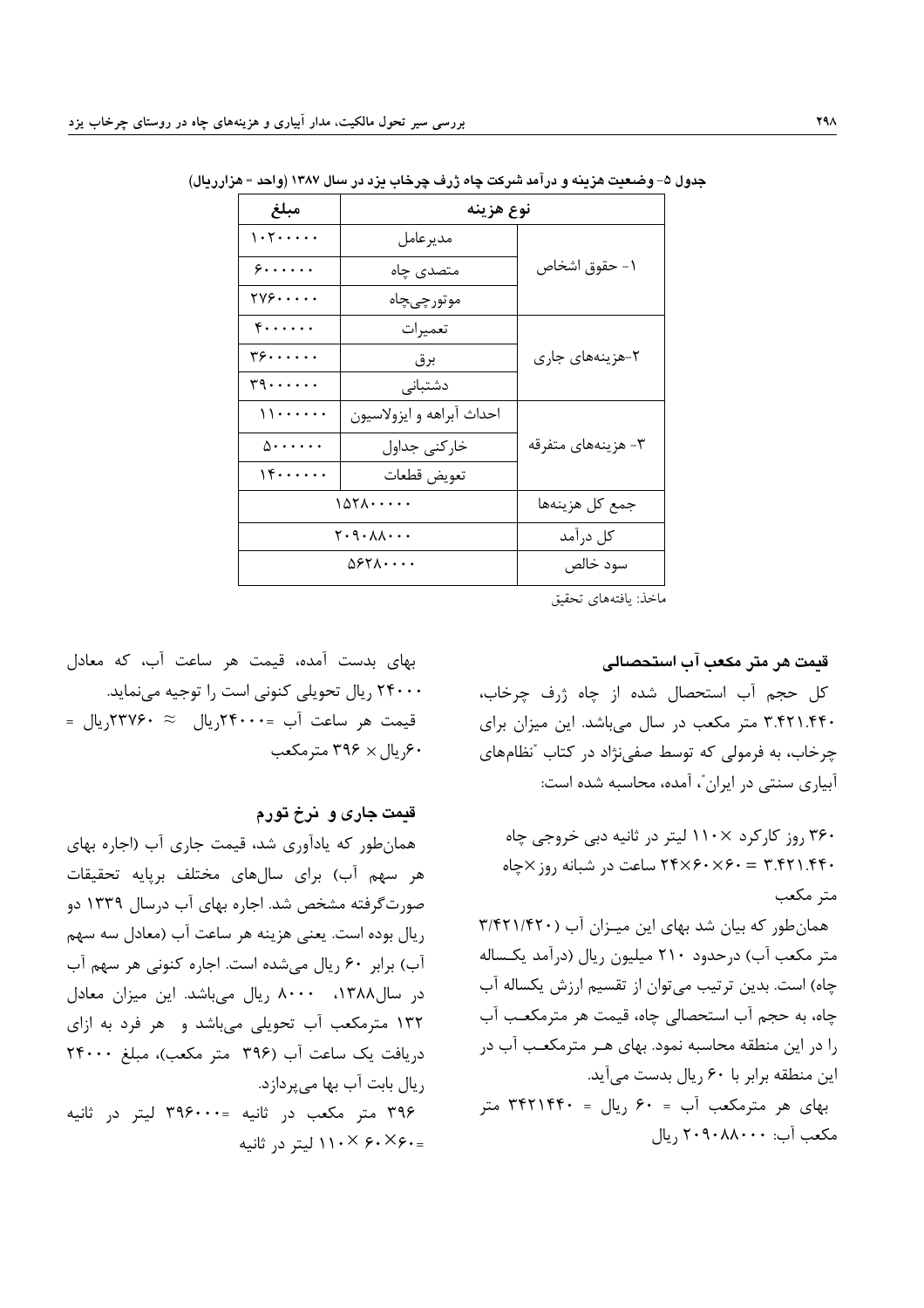جدول ۶ تغییرات ۵۰ ساله قیمت جاری (قیمت پایه) را از آغاز بهرهبرداری تاکنون نشان میدهد. هیئت مدیره چاه در مسمت نموده است و فراز و نشیب قیمت بسیار اندک بوده و هر هر سال، درباره تغییر یا عدم تغییر قیمت تصمیمگیری میست چند سال یکبار صورت گرفته است. می نماید. همان طور که در شکل چهار نیز، مشخص

میشود، سیر تغییرات قیمت جاری، روندی ملایم را طی



شکل۴- روند تغییرات ۵۰ ساله قیمت جاری

| $\sim$ $\sim$ $\sim$ $\sim$ | $\sim$ $\sim$ $\sim$ $\sim$ | $\rightarrow$ $\rightarrow$ $\rightarrow$ |                         |                           |                      | $\sim$ . |
|-----------------------------|-----------------------------|-------------------------------------------|-------------------------|---------------------------|----------------------|----------|
| ۲۰درصد                      | 15درصد                      | 10رصد                                     | ۵ درصد                  | شمار سال(n)               | قیمت پایه            | سال      |
| ٢                           | $\mathbf{\breve{v}}$        | $\mathbf{\breve{v}}$                      | ٢                       |                           | $\mathbf{\breve{Y}}$ | 1579     |
| $\mathbf{\breve{r}}$        | $\mathbf{\breve{r}}$        | $\mathbf{\breve{v}}$                      | ٢                       | $\mathbf{\breve{Y}}$      | ٢                    | 156.     |
| ٣                           | $\mathbf{\breve{r}}$        | $\mathbf{\breve{v}}$                      | $\mathbf{\breve{v}}$    | ٣                         | ٢                    | 1461     |
| $\mathbf{\acute{r}}$        | $\mathbf{\breve{r}}$        | $\mathbf{\breve{v}}$                      | ٢                       | ۴                         | ٢                    | 1777     |
| ۶                           | $\mathbf{\acute{r}}$        | $\mathbf{\breve{r}}$                      | $\mathbf{\breve{r}}$    | $\Delta$                  | ٢                    | 1757     |
| ٩                           | $\sqrt{}$                   | $\Delta$                                  | $\mathbf{\acute{r}}$    | ۶                         | ٣                    | 1756     |
| $\setminus$                 | $\pmb{\lambda}$             | ۶                                         | $\mathbf{\acute{r}}$    | $\mathsf{Y}$              | ٣                    | 1560     |
| $\gamma$                    | ٩                           | ۶                                         | ۴                       | $\pmb{\lambda}$           | ٣                    | 1555     |
| ١۵                          | $\setminus$                 | $\mathsf{Y}$                              | ۵                       | ٩                         | ٣                    | 1551     |
| $\mathsf{P}\mathsf{I}$      | $\gamma$                    | λ                                         | ۵                       | $\mathcal{N}$             | ٣                    | 1561     |
| $\mathbf{r}$ .              | ۱۹                          | $\setminus$                               | ٧                       | $\backslash$ $\backslash$ | ۴                    | 1449     |
| ۶۲                          | ٣٧                          | $\mathbf{r}$                              | $\mathcal{N}$           | $\mathcal{N}$             | ٧                    | 170.     |
| ٧۵                          | $\mathfrak{f}\mathfrak{r}$  | $\mathbf{Y} \mathbf{F}$                   | $\mathcal{N}$           | $\mathcal{N}$             | ٧                    | 1501     |
| 151                         | $\gamma$                    | ۳۸                                        | $\mathbf{\mathsf{y}}$ . | $\mathcal{M}$             | $\mathcal{L}$        | 1507     |
| ۲۱۶                         | 11f                         | ۵۸                                        | ۲۹                      | ١۵                        | $\gamma$             | 1505     |
| ۲۵۹                         | $\mathcal{N}$               | ۶۴                                        | ٣١                      | ۱۶                        | $\gamma$             | 140f     |
| ۴۴۴                         | $\gamma \wedge \Delta$      | $\backslash \cdot \backslash$             | ۴۶                      | $\backslash\!\!\vee$      | $\mathbf{r}$ .       | 1500     |

حدول ۶– تغيير ات قيمت جاري (بايه) و كنوني بر بايه نرخهاي مختلف تورم (واحد: سهم ۲۰ دقيقه – قيمت به ربال)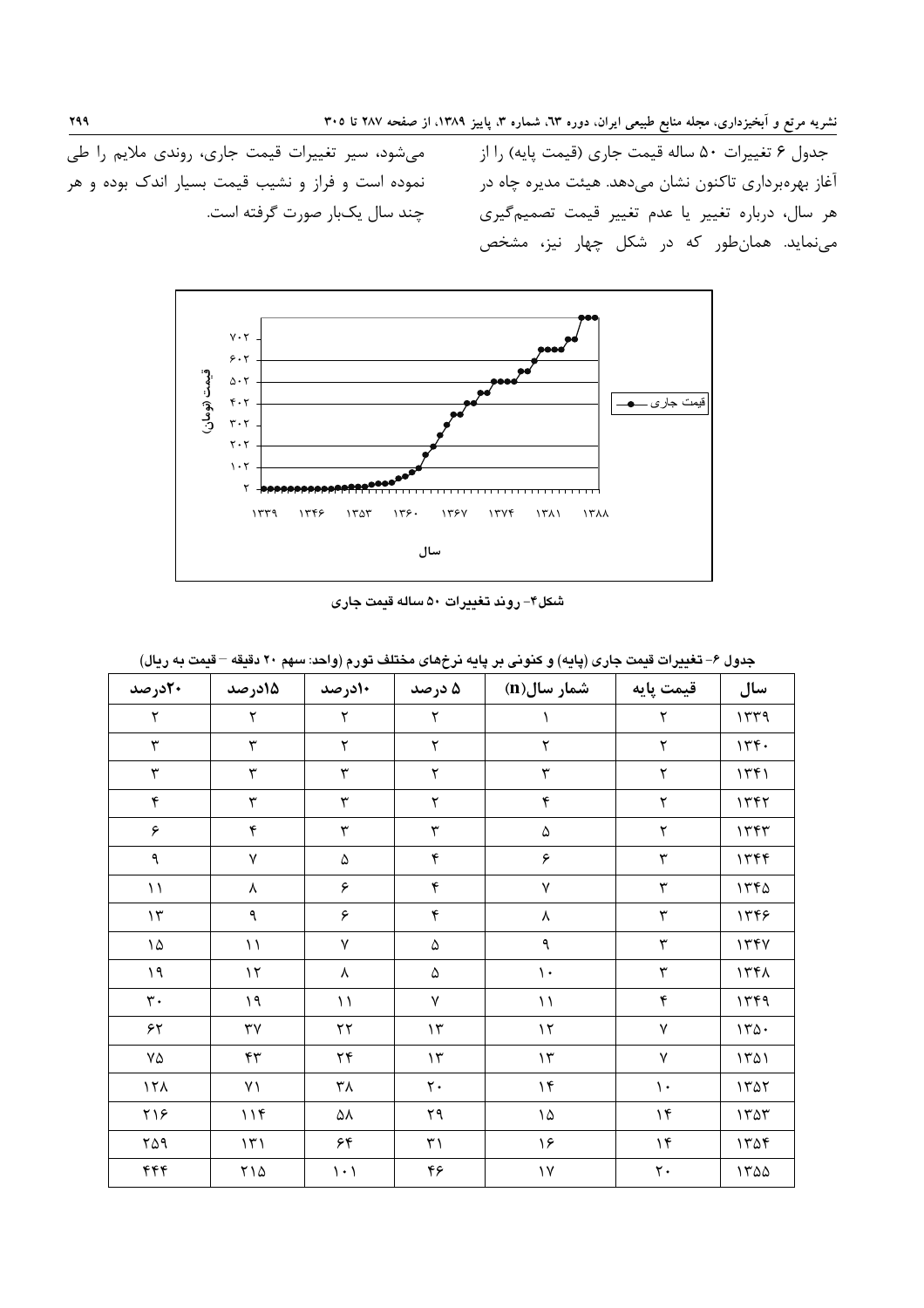| ۲۰ درصد                                            | 1۵در صد                               | 10رصد                                 | ۵ درصد                                     | شمار سال(n)             | قيمت پايه                               | سال              |
|----------------------------------------------------|---------------------------------------|---------------------------------------|--------------------------------------------|-------------------------|-----------------------------------------|------------------|
| 997                                                | ٣٢٢                                   | ۱۴۵                                   | ۶۳                                         | ١٨                      | ۲۶                                      | 1505             |
| $\Lambda \Upsilon$                                 | $\mathsf{r}\mathsf{v}\cdot$           | 109                                   | ۶۶                                         | $\lambda$               | ۲۶                                      | 170Y             |
| 110.                                               | ۴۹۱                                   | $\mathbf{Y} \cdot \mathbf{Y}$         | $\lambda$ .                                | $\mathbf{r}$ .          | ٣٠                                      | ١٣۵٨             |
| $\mathbf{r} \mathbf{r} \cdot \mathbf{r}$           | ۹۴۱                                   | $\mathbf{y} \mathbf{y}$ .             | ۱۳۹                                        | $\uparrow$ )            | $\Delta$ .                              | 1409             |
| $rr \cdot r$                                       | 1500                                  | YY                                    | $\gamma$                                   | $\mathbf{Y}\mathbf{Y}$  | ۵۸                                      | 179.             |
| $\Delta \mathbf{Y} \cdot \cdot$                    | 1991                                  | $Y\$                                  | ۲۴۶                                        | $\mathbf{r}$            | $\lambda$ .                             | ۱۳۶۱             |
| Y90.                                               | ٢٨۶٣                                  | ۹۸۵                                   | rrr                                        | ۲۴                      | $\mathcal{L}$ .                         | 1392             |
| 18785                                              | <b>ATSY</b>                           | 1Y5f                                  | ۵۴۲                                        | ۲۵                      | ۱۶۰                                     | ١٣۶٣             |
| 77194                                              | $Y\Delta Y$                           | <b>TTAF</b>                           | $Y \setminus \mathcal{A}$                  | ۲۶                      | $\mathbf{y} \cdot \mathbf{y}$           | 1384             |
| 34747                                              | 1.11                                  | <b>TYYY</b>                           | 977                                        | ۲۷                      | $\mathsf{Y}\Delta\cdot$                 | ١٣۶۵             |
| ۴۹۴۵۳                                              | 10.7.                                 | ۴۳۲۶                                  | 1178                                       | ۲۸                      | $\mathbf{r} \cdot \cdot$                | 1398             |
| 59770                                              | $Y \cdot 101$                         | $\triangle\triangle\triangle\Upsilon$ | ۱۴۴۱                                       | ۲۹                      | $r\Delta$ .                             | 1397             |
| $\lambda \mathbf{r} \cdot \lambda \mathbf{r}$      | 7٣١٧٤                                 | 51.4                                  | 1015                                       | $\mathbf{r}$ .          | $r\Delta$ .                             | 1391             |
| 111991                                             | $r \cdot r \Delta V$                  | <b>V۶VA</b>                           | ١٨١۵                                       | $\uparrow\uparrow$      | $\mathfrak{f}\cdot\cdot$                | ۱۳۶۹             |
| 179479                                             | $\mathbf{r}\mathbf{a}\cdot\mathbf{r}$ | 8448                                  | 19.9                                       | $\mathbf{r} \mathbf{r}$ | $\mathfrak{r}\cdot\cdot$                | 174.             |
| 114014                                             | ۴۵۳۱۵                                 | 1.501                                 | $\gamma\gamma\Delta$                       | $\mathbf{r}\mathbf{r}$  | $r_0$ .                                 | 17Y1             |
| $\Upsilon\Upsilon\setminus\Delta\cdot\ \Upsilon$   | $\Delta Y$ $\Delta Y$                 | 11498                                 | ٢٣۶۴                                       | $\tau\tau$              | $r_0$ .                                 | 1777             |
| <b>798774</b>                                      | <b>88011</b>                          | 15.01                                 | <b>YYAA</b>                                | ۳۵                      | $\Delta \cdot \cdot$                    | 1777             |
| $\Upsilon \Delta \Upsilon \Upsilon \cdot \Upsilon$ | <b>VSAVS</b>                          | ١۵۴۵۶                                 | 7198                                       | ٣۶                      | $\Delta \cdot \cdot$                    | 1777             |
| 111111                                             | $\lambda\lambda\cdot\ell$ ٢           | $1Y \cdot Y$                          | $\mathbf{r} \cdot \mathbf{r}$              | ٣٧                      | $\Delta \cdot \cdot$                    | $17Y\Delta$      |
| 01.777                                             | 1.17Y                                 | $11Y \cdot Y$                         | ۳۱۹۳                                       | ٣٨                      | $\Delta \cdot \cdot$                    | 1378             |
| 547560                                             | 1511.9                                | ٢٢۶٣.                                 | <b>٣۶٨٨</b>                                | ٣٩                      | $\Delta\Delta$ .                        | 17YY             |
| $\lambda \cdot \lambda \Upsilon \Upsilon \Upsilon$ | 150770                                | ٢۴٨٩٣                                 | <b>TAYY</b>                                | $\mathfrak{r}$ .        | $\Delta\Delta$ .                        | 17Y <sub>A</sub> |
| 1.01179                                            | 184878                                | 791Y)                                 | ۴۴۳۵                                       | ۴۱                      | $\mathbf{\hat{z}}\cdot\mathbf{\hat{z}}$ | ۱۳۷۹             |
| $17Y\Delta V \cdot F$                              | ٢٣٠٢۶٢                                | ۳۵۵۹۶                                 | $\Delta \cdot 50$                          | ۴٢                      | 50.                                     | 171.             |
| 180.147                                            | 7941.7                                | ۳۹۱۵۶                                 | ۵۲۹۷                                       | $\mathsf{f}\mathsf{r}$  | 50.                                     | 1511             |
| 1911.1Y                                            | $r \cdot r \Delta r r$                | FT.77                                 | ۵۵۶۲                                       | ۴۴                      | 50.                                     | 1517             |
| YTYYYTY.                                           | $r_0 \cdots$                          | 47779                                 | ۵۸۴۰                                       | ۴۵                      | ۶۵۰                                     | 1517             |
| $Y \cdot YY \cdot \cdot$                           | FTY.9                                 | 97186                                 | ۶۶۰۴                                       | ۴۶                      | $\mathsf{v}\cdot\mathsf{v}$             | ۱۳۸۴             |
| ٣۶٨۶۵٢٠                                            | 498769                                | 51YY                                  | ۶۹۳۴                                       | ۴٧                      | $\mathsf{v}\cdot\mathsf{v}$             | ١٣٨۵             |
| 0.00199                                            | 50001                                 | <b>YYS14</b>                          | $\Lambda$ $\uparrow$ $\uparrow$ $\uparrow$ | ۴۸                      | $\lambda \cdot \cdot$                   | 1318             |
| 8.88909                                            | <b>VATAF9</b>                         | 10770                                 | <b>AYTY</b>                                | ۴۹                      | $\lambda \cdot \cdot$                   | 1317             |
| YYVYY                                              | 888928                                | 97917                                 | 91Yf                                       | $\Delta$ .              | $\lambda \cdot \cdot$                   | 1711             |

ادامه جدول ۶– تغییرات قیمت جاری (پایه) و کنونی بر پایه نرخهای مختلف تورم (واحد: سهم ۲۰ دقیقه – قیمت به ریال)

ماخذ: يافتههاي تحقيق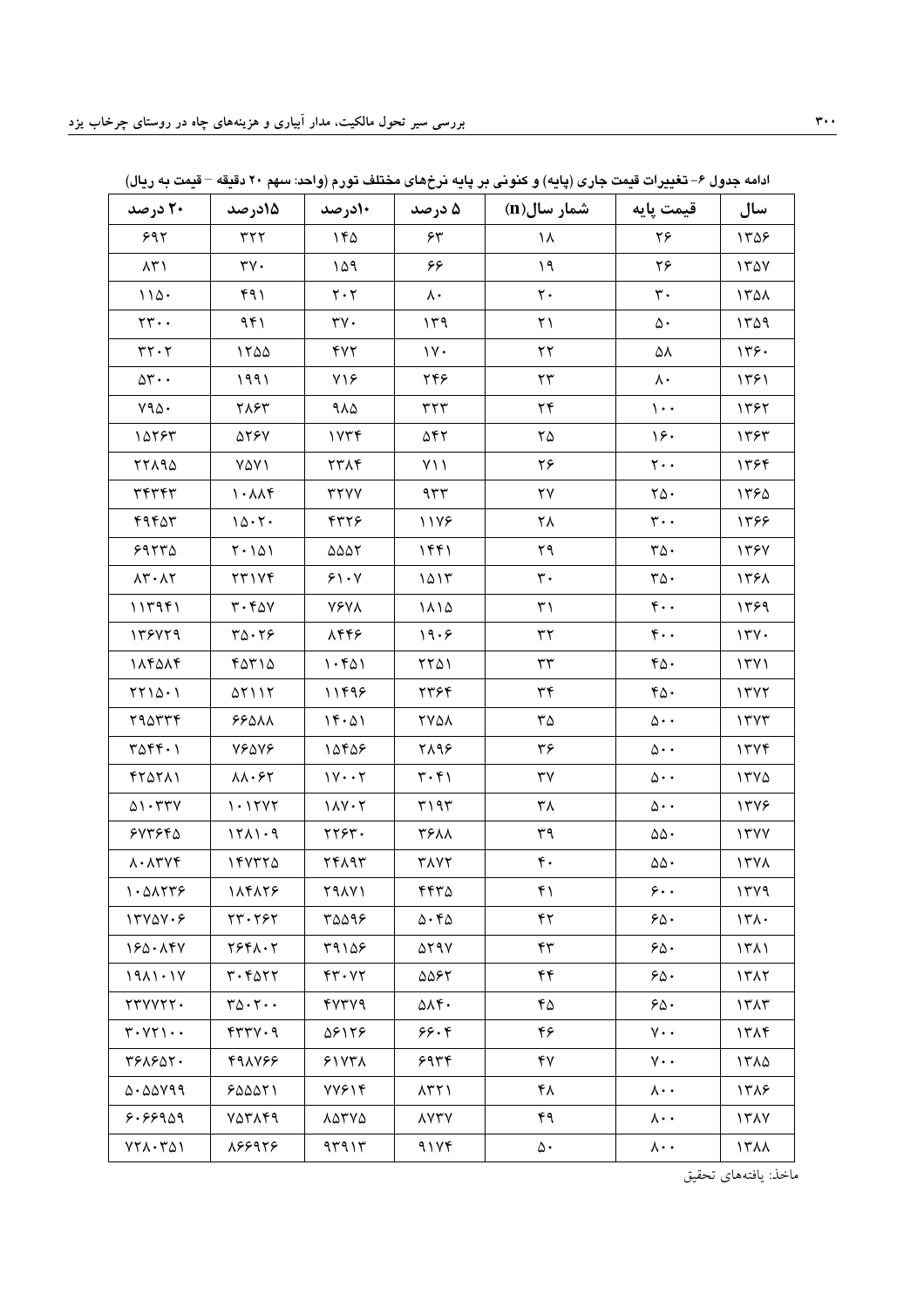با استفاده از فرمول یک، ارزش حال (قیمت کنونی) را برپایه نرخهای تورم ۰۱، ۰۱۵، ۲۰ درصد و قیمت جاری هر سال در جدول ۶ بدست آورده شد. در این جدول، قیمت کنونی بدست آمده در نرخهای مختلف با قیمت جاری در سالهای نخستین، تا حدودی یکسان و نزدیک بوده است و به تدریج این عدد در قیاس با قیمت جاری رو به افزایش نهاده و اختلاف پیدا میکند. از مقایسه قیمت جاری با قیمتهای کنونی دیگر (قیمت بدستآمده بر پایه نرخهای مختلف) این نکته برداشت می شود که تورم سالانه جامعه برای کالاها و خدمات، در طول ۵۰ سال اخیر، تاثیری بر قیمت آب تعیین شده در منطقه چرخاب نداشته است. به طور مثال اگر نرخ تورم سال ۱۳۸۸ را، ۱۵ تا ۲۰ درصد فرض شود، قیمت هر سهم ۲۰ دقیقهای آب، بین کمینه ۸۶۶۹۲۶۰ تا ۷۲۸۰۳۵۱۰ ریال باید مبادله شود، در حالي كه هم اكنون اين قيمت، تنها ٨٠٠٠ ريال است. در اینجا روشن می شود، سازوکاری غیر از تغییرات نرخ تورم، بر افزایش قیمت آب موثر بوده است. این سازوکارها، می تواند ناشی از معیارها و ملاک های درونی شرکت تصمیمگیرنده در تعیین قیمت آب باشد و یا تاثیرپذیر از عوامل تولید باشد. از دیدگاهی دیگر، اگر آب به عنوان یک عامل مهم در چرخه تولید محصولات کشاورزی، متاثر از تورم نشده است، باید عوامل دیگری را، خارج از عوامل درونی فرایند تولید بر افزایش قیمت محصول در هنگام عرضه به مصرف کننده، دخیل دانست. به نظر می رسد، اشکال در نظام تجاری و بازرگانی و نقش واسطهها عاملی است که میتواند بسیار موثر باشد. نکته دیگری که لازم است اشاره شود این است که، اگرچه مردم کویرنشین، مصرف آب را با وسواس و دقت ویژهای با توجه به محدودیت شدیدی که در منابع آب روبرو هستند صورت میدهند، ولی با تعیین ارزش حال و مقایسه آن با قیمت جاری مشخص شد که ارزش واقعی آب می تواند چندین برابر مبلغی باشد که هم اکنون و در گذشته مبادله می شده است. اگرچه فرمول كنوني براي تعيين قيمت واقعي، تنها

مشخصه نرخ تورم را لحاظ کرده، که چندان دقیق نمی باشد. برای تعیین نرخی که معرف افزایش قیمت در سیر تغییرات باشد، در فرمول مربوط،  $F$ (قیمت آب در سال ٨٨)، ٨٠٠٠ ريال، P (قيمت آب در سال ١٣٣٩)، ٢٠ ريال و n (شمارسال)، ۵۰ سال قرار دادهشد. بدین ترتیب نرخ افزايش قيمت (i)، برابر ٠/١٢ درصد بدست آمد. اين نرخ، گویای تغییرات واقعی قیمت آب یا همان نرخ رشد قیمت آب در طول زمان می باشد. در شکل پنج، نمودار تغییرات ارزش حال (قیمت کنونی) برپایه نرخ پنج درصد، به عنوان نمونه نمایش داده شده است. در این نمودار تغییرات قیمت آب بر خلاف قیمت جاری، روندی افزایشی و سالانه داشته است که در واقعیت اینگونه نبوده و نمودار نشان داده شده در شکل چهار با نرخ رشد ۰/۱۲ درصد، معرف واقعی تغييرات قيمت آب است.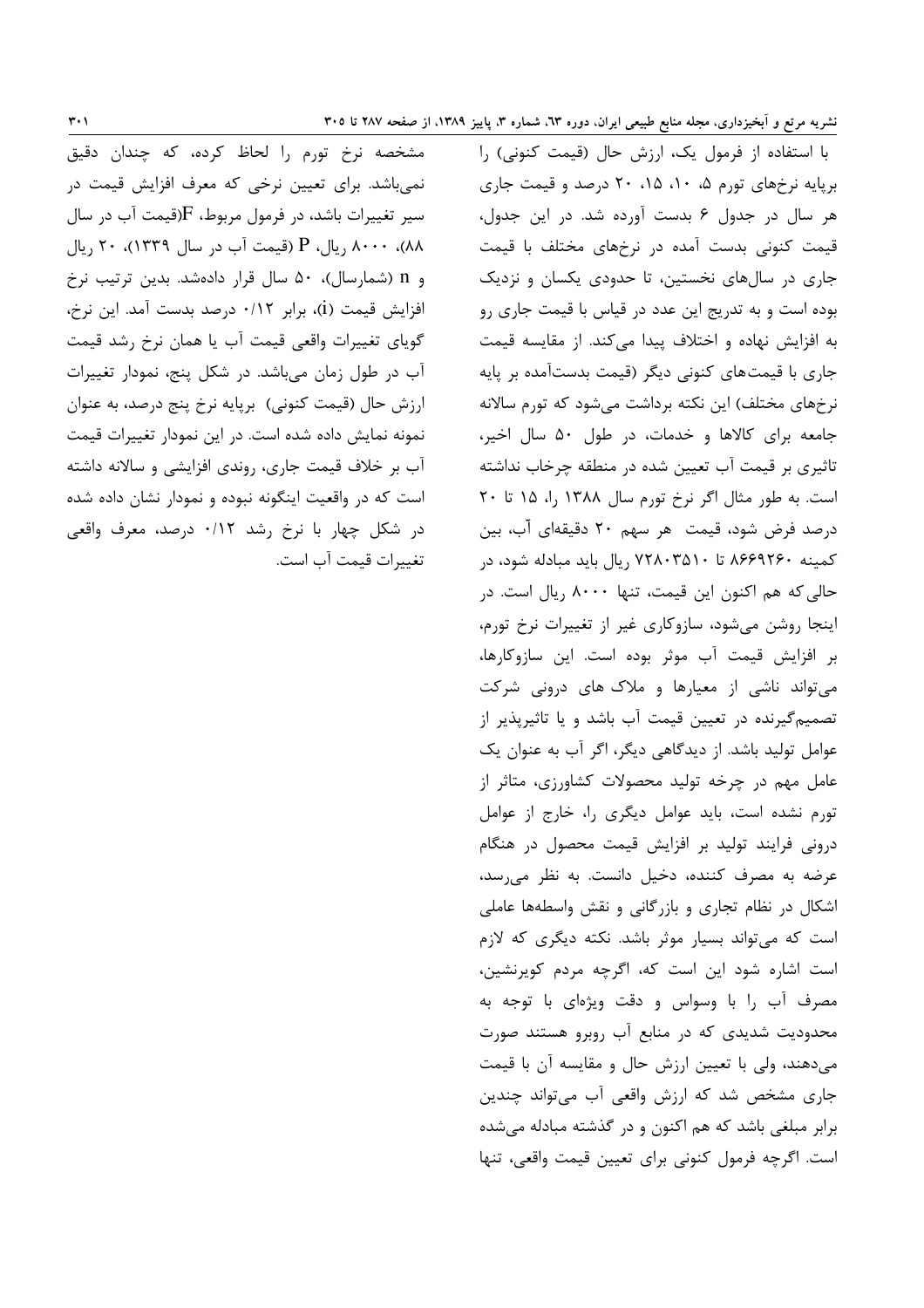

شکل ۵– نمودار تغییرات قیمت فعلی با نرخ تورم ۵ درصد (ماخذ: يافتههاى تحقيق)

بعضی از این تغییرات به خواست و در اغلب موارد برخلاف ميل آنان انجام گرفت. هم اكنون شاربينمتفرقه (هيئتيها و اشكذرىها) به لحاظ شمار افراد، ۵۸/۵ درصد فراوانى را در برابر جمعیت ۴۱/۵ درصدی مالکان، تشکیل میدهند و طی گذر زمان بر جمعیتشان افزوده شده است و دیگر به مانند دهههای پیشین نیست که تنها مالکان به عنوان اربابان روستا در همه شئون و تصمیم گیریها، بر رعیت برتری داشته باشند. از طرفی هنوز، به لحاظ میزان و حدود اندازه حقابه کمترین ماندهاند (کمتر از یک ساعت حقابه شاربین متفرقه در برابر ۱۱ ساعت مالکان). با این مسأله آشکار می شود که هماکنون نیز در جوامع روستایی، مالکان کماکان تلاش می کنند تا سهم بیشتری از امکانات و در این تحقيق، حفظ سهم مالكيتي آب را به خود اختصاص دهند و با کسب قدرت اجتماعی، نقش مهمی در جامعه روستایی ایفا نمایند. در نهایت میتوان گفت، حفظ و حمایت میراب به عنوان رکن محوری نظام آبیاری و همچنین ترتیبات نهادی آب (در منطقه مورد تحقیق شرکت چاه ژرف

در این نوشتار در آغاز گذری بر وظایف میراب به عنوان محور مرکزی آبیاری کشتزارها در گذشته و حتی امروزه در بسياري از مناطق استان يزد يرداخته شده است. وظيفه میراب در تقسیم و توزیع آب بین بهرهبرداران و نظم بخشی در گردش آبیاری و امور مالکیتی در خرید و فروش سهم صورت گرفته آب، نقش بی بدیل میراب را در نظام آبیاری نشان میدهد. آشنایی با این وظایف و کارکرد میراب در ادامه این تحقیق باعث دستیابی دادههای دقیقتر در مدت زمان کمتر و دستیابی به نتایج محکمتر شد. چاه چرخاب يزد در سال ١٣٣٩ به مالكيت چهار نفر بر پايه ٣٨۴ ساعت آبیاری و معادل ۱۱۵۲ سهم، حفر شد. بررسی وضعیت مالکیت و تغییرات صورت گرفته از آغاز حفر چاه تا به امروز، حکایت از چهار مرحله تغییر در مدار آبیاری روستا در فواصل سال های ۱۳۳۹ تا ۱۳۶۵ ,ا نشان می دهد. این تغییرات همگام با افزایش جمعیتی بود که خواستار سهم,بری از آب برای آبیاری کشتزارها و باغهای خود بودند.

بحث و نتيجهگيرى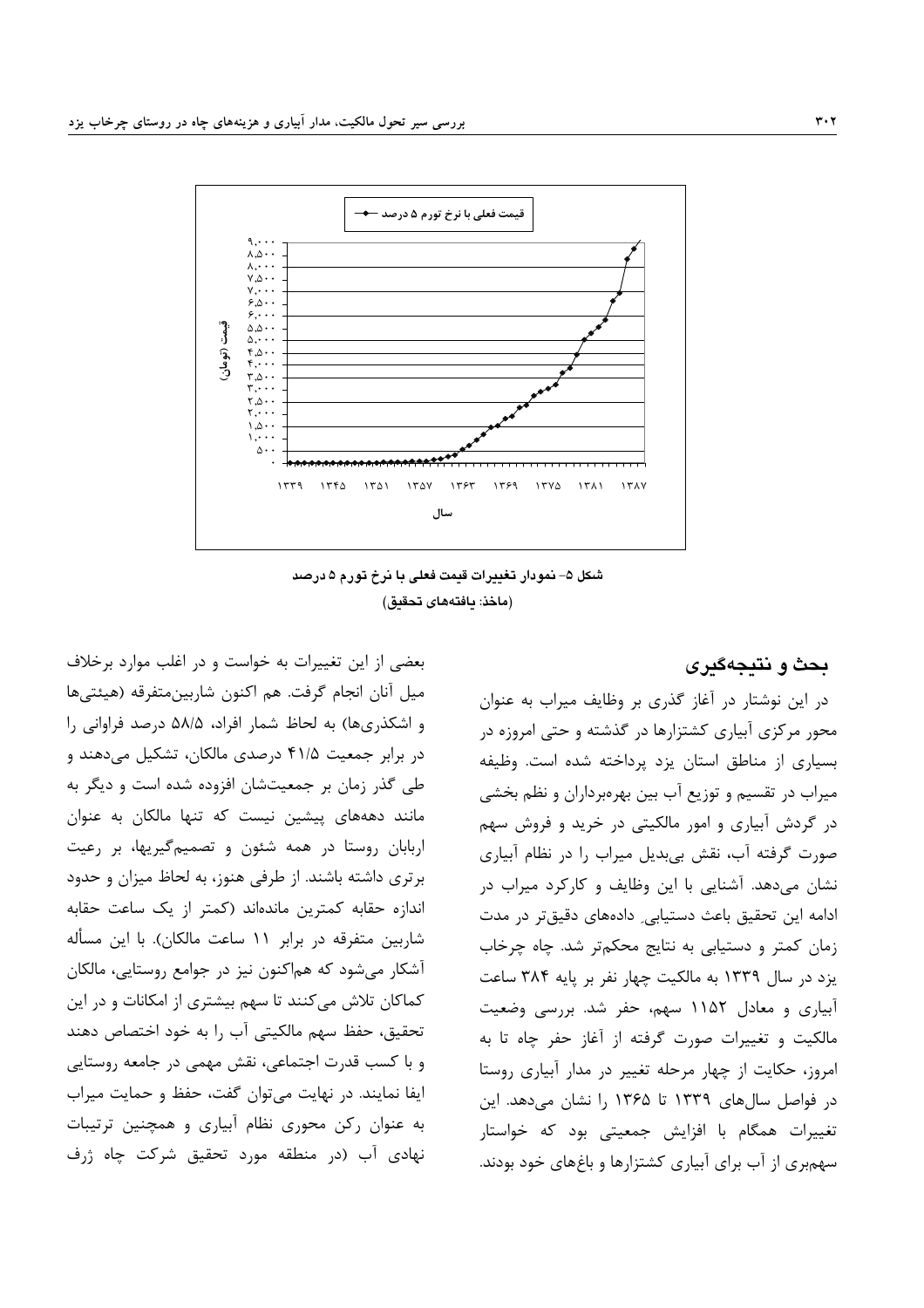چرخاب) که نقشی مهم در تقسیم و توزیع عادلانه حقابهها، تنظیم گردشآب و نظارت بر خرید و فروش آب زراعی را به عهدهدارد، بسیار مهم بوده و بیشتر مکانیسمی بسیار تاثیرگذار در جوامع روستایی بشمار میشوند. اجرای دقیق گردش آب ۲۱ روز و ۲۰ ساعت (۵۲۴ ساعت کنونی) توسط میراب چاه چرخاب یزد و شرکت یادشده، نمونهای از این تاثیرگذاری است. بنابراین پیشنهاد میشود، مسئولان امر و بویژه سازمان آب منطقهای استانها به عنوان متولیان امر، با حمایت بیشتر این نهادها در مناطق خشک، باعث كارآمدي بالاتر اين ترتيبات نهادي در رعايت حقوق مالكيت افراد، خرید و فروش، تقسیم و توزیع آب، تخصیص و مصرف بهينه آب و در نهايت تلاش در جهت پويايي و افزایش کارکرد این جامعه شدند. در جوامع روستایی تولیدکننده در بخش کشاورزی، وجود آب، یکی از حلقههای مهم اتصال همه پدیدهها و ایجاد همکاری بین ساکنان است. لذا با تمرکز بر این محور و سازوکارهای مرتبط با آن می توان مدیریت مناسبی را انجام داد. از طرفی نتايج نشان مى دهد، افزايش قيمتى كه توسط نهاد توزيع-کننده آب در آغاز بهره برداری(۲۰ریال)، تاکنون (۸۰۰۰,ریال) تعیین نموده، از نرخ تورم سالانه جامعه، پیروی نکرده است. همچنین، عوامل تعیین کننده قیمت در روستای چرخاب پزد متاثر از عواملی خارج از فرآیند تولید بوده و به طورکلی می تواند ناشی از سازوکارهای درونی ترتیبات نهادی باشد که ساماندهی آب در این نقاط را برعهده دارند. بنابر محاسبه صورتگرفته، نرخ رشد واقعی قیمت آب در طول ۵۰ سال، ۰/۱۲ درصد بوده است که

مناىع

- Bonine, M., 1982, From ganat to kort, Traditional irrigation terminology and practices in central Iran, volume two, FAO report, London.

- Pooya, S., 2001, Abnameh - E - Yazd., Volume One, Avaye noor press.3p

- Labbaf Khaniki, M., 2007, Water division system in Iran, First edition, Ghods of razavi press,  $64p$ ,  $85p$  and  $86p$ .

- Oscooe Nejad, M. M., 1998, Engineering of economy with assessment of economic projects, edition seven, Amir Kabir press, 417p.

تفاوت فاحشی را با هریک از نرخهای تورم جامعه نشان مے زدھد.

توصیف واژگان در این نوشتار به شرح زیر است: قاق (Tagh): هر شبانه روز (۲۴ساعت) برابر است با دو تاق، هر تاق (١٢ساعت) برابر است با ٨ جوغ (١/٥ساعت)، هر جوغ . (Labbaf Khaniki, 2007) برابر است با ٨ جره (Labbaf Khaniki, 2007)

جره (Jereh): نوعي واحد اندازه گيري آب است كه به طورعام در گذشته و در قناتهای خرده مالکی رایج بوده است. هر جره (١١ دقيقه) برابر است يا ۶ دانگ.

خطاب (Khetab) یا یته (Pateh): یادداشتی است که از طرف فروشنده آب، پس از انجام معامله، انتقال حقوق خود به خريدار را به میراب اعلام مے دارد.

**شاربین متفرقه**: بهرهبردارانی هستند که برای دریافت میزانی ساعت آب، اجاره بهای آن را میپردازند ولی هیچگونه حقی در .<br>مالکیت چاه و تاسیسات مربوطه را نداشته و در تقسیم سود سالانه چاه شریک نمیشوند. در این تحقیق دو گروه هیئتیها و اشکذریها جزو این دسته به شمار آمدهاند.

نفقه (Nafaghe): مبلغی که توسط میراب یا کدخدای روستا، در زمان نیاز مالی، برای اموری چون بازسازی مساجد، مرمت قنات، افزایش حقوق میراب و مانند آنها مقرر مینموده و با تقسیم هزینه، موجب همیاری همه اهالی روستا در رفع مشکل می شده است.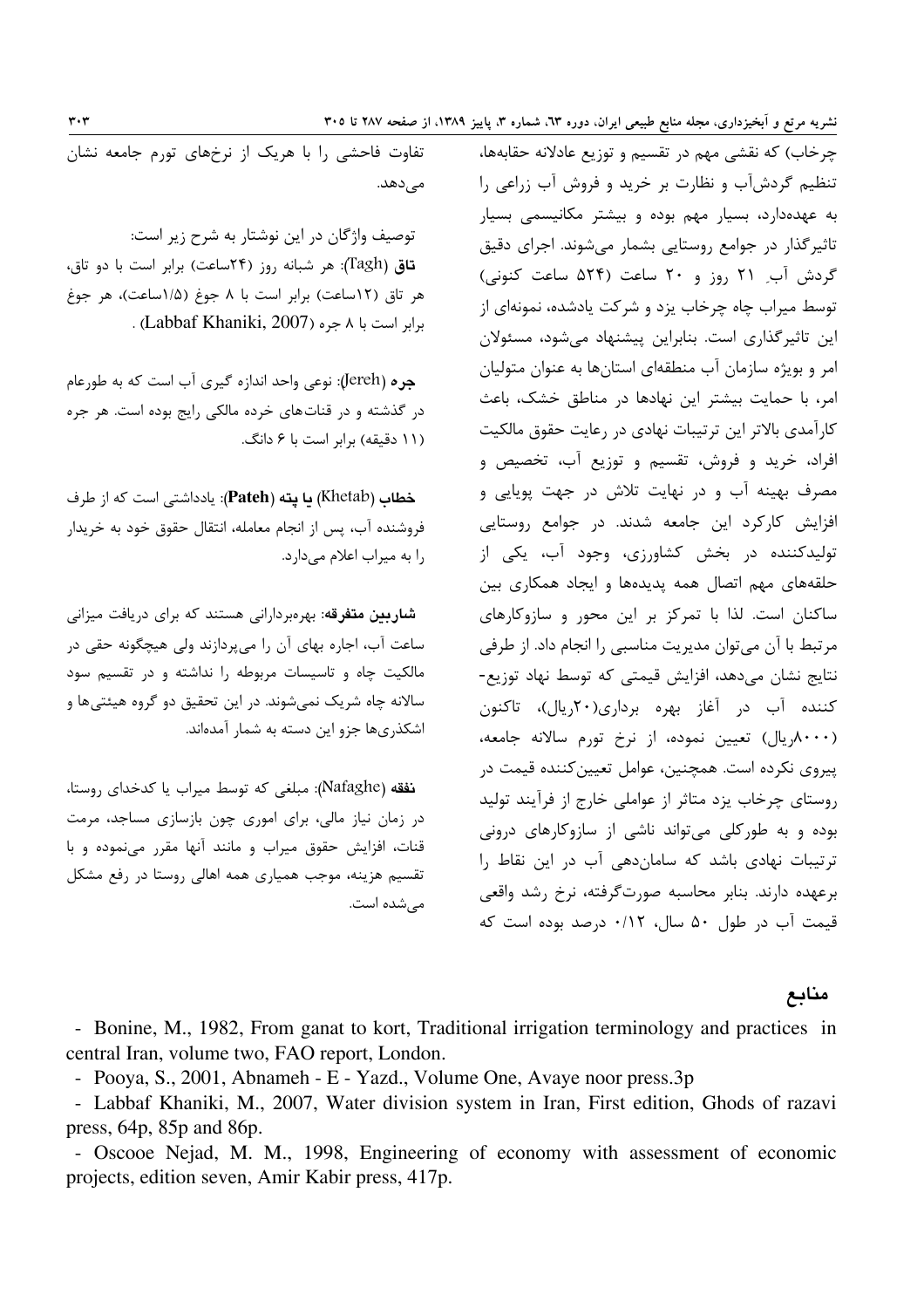- Safi Nejad, G., 1990, Traditional irrigation systems in Iran, Volume two, Ghods of razavi Press, 205p and 206p.

- Soltani, GH., 1994, Engineering of economy, Edition two, University of shiraz press.

- Papoli Yazdi, M., Labbaf Khaniki, M., 1999, Unit of water division in traditional irrigation systems, Number 49 and 50, Geographical education magazine.

- Ganebbollahi, M., 1983, Division systems, Bill, Buy and water of sell in maibod traditional irrigation, Number two, Geographical education magazine.

- Safi Nejad, G., 1983, Method of cost prepare by using irrigation cycle in traditional  $irrigation, 4<sup>th</sup> year, Water and development magazine, Ministry of power.$ 

- Islami, I., 2008, Study on factors that effect on price of water in Yazd – Ardakan plain, M.Sc. Thesis, University of Tehran, 132p.

- Report by statistical of agricultural jahad in Yazd province, 2008, Sadough County, No Press, Cultivation and gardening field, Charkhab village.